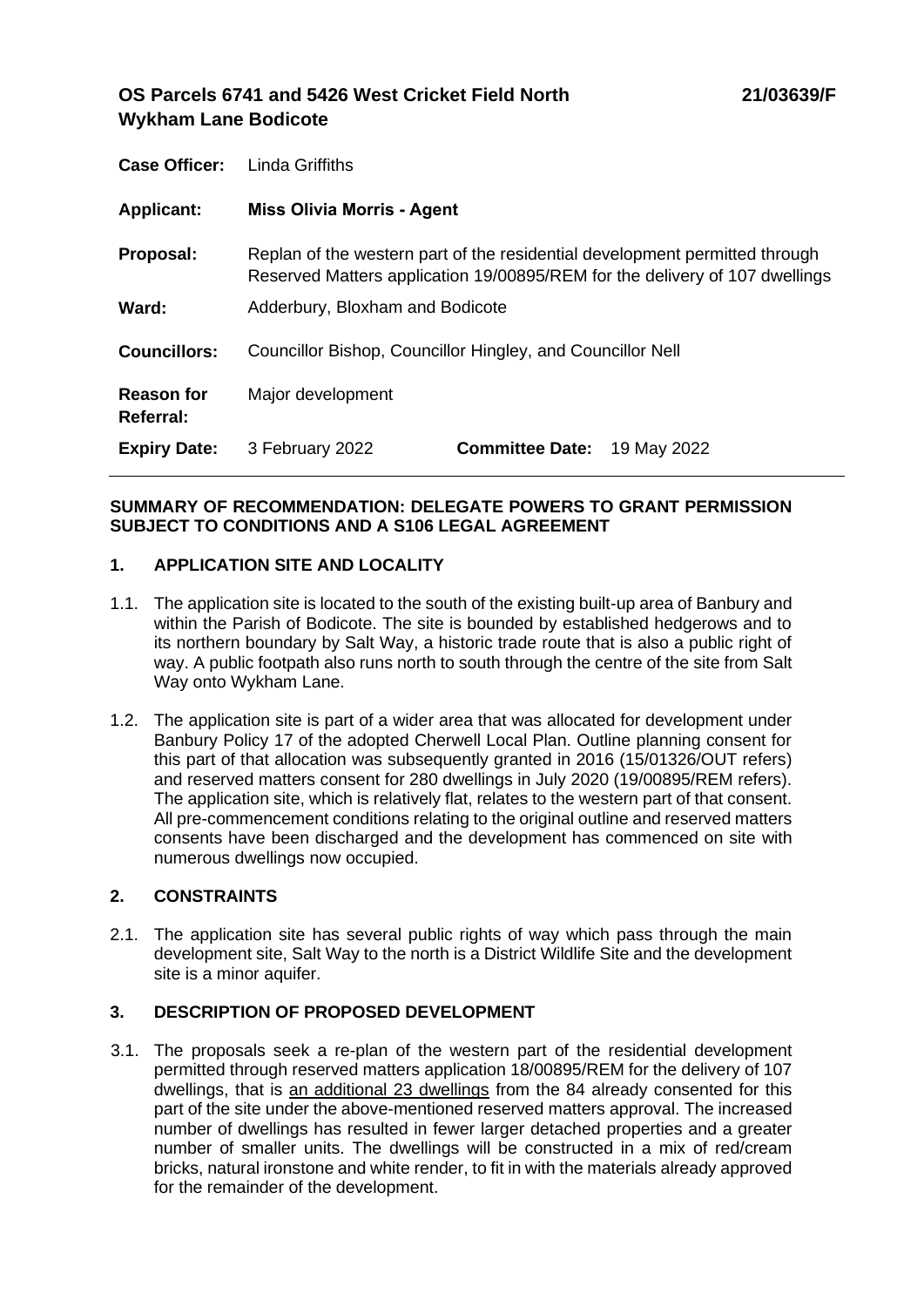3.2. *Timescales for Delivery*: The application site is part of an existing site with full planning consent where construction has already begun, and several dwellings are now sold and occupied. The proposed additional dwellings will be constructed alongside the remainder of the development.

# **4. RELEVANT PLANNING HISTORY**

4.1. The following planning history is considered relevant to the current proposal:

15/01326/OUT – Outline planning permission granted on appeal against nondetermination for up to 280 dwellings, structural planting, landscaping, open space, children's play areas, surface water flood mitigation and attenuation and new vehicular access from White Post Road

19/00895/REM – Reserved Matters granted relating to the above outline for 280 dwellings and a 34-space car park to serve Bishop Loveday School.

# **5. PRE-APPLICATION DISCUSSIONS**

5.1. The following pre-application discussions have taken place with regard to this proposal:

21/02027/PREAPP – Replan of 304 dwellings

Response: The proposed increase in number of dwellings is not unacceptable in principle. In terms of the revised layout, it should be consistent with the original approval in terms of the provision of open space, landscaping and the proximity to the western boundary hedge line as too must the set-back be from Salt Way. Concerns raised in respect of house types and design and poor vistas across, to and from the open space. The comments of Thames Valley Police in terms of crime prevention should be addressed. The proposed increase in building heights must be justified.

# **6. RESPONSE TO PUBLICITY**

- 6.1. This application has been publicised by way of a site notice displayed near the site, by advertisement in the local newspaper, and by letters sent to all properties immediately adjoining the application site that the Council has been able to identify from its records. The final date for comments was **2 December 2021**. There were 2 objections, no submissions of support and no comments received.
- 6.2. The comments raised by third parties are summarised as follows:
	- No particular comments in respect of design, but ratio of affordable housing is not clear. Can we be assured, please, that the Committee approved percentage has been maintained;
	- This is a development into a rural area and the range of materials being used is not sympathetic to the rural setting, in particular the red brick and plain tile are visually unappealing and not fitting with the local environment. Object to number of red brick/plain tile dwellings, there should be more stone and slate;
	- The number of trees being planted is low and should be increased.
- 6.3. The comments received can be viewed in full on the Council's website, via the online Planning Register.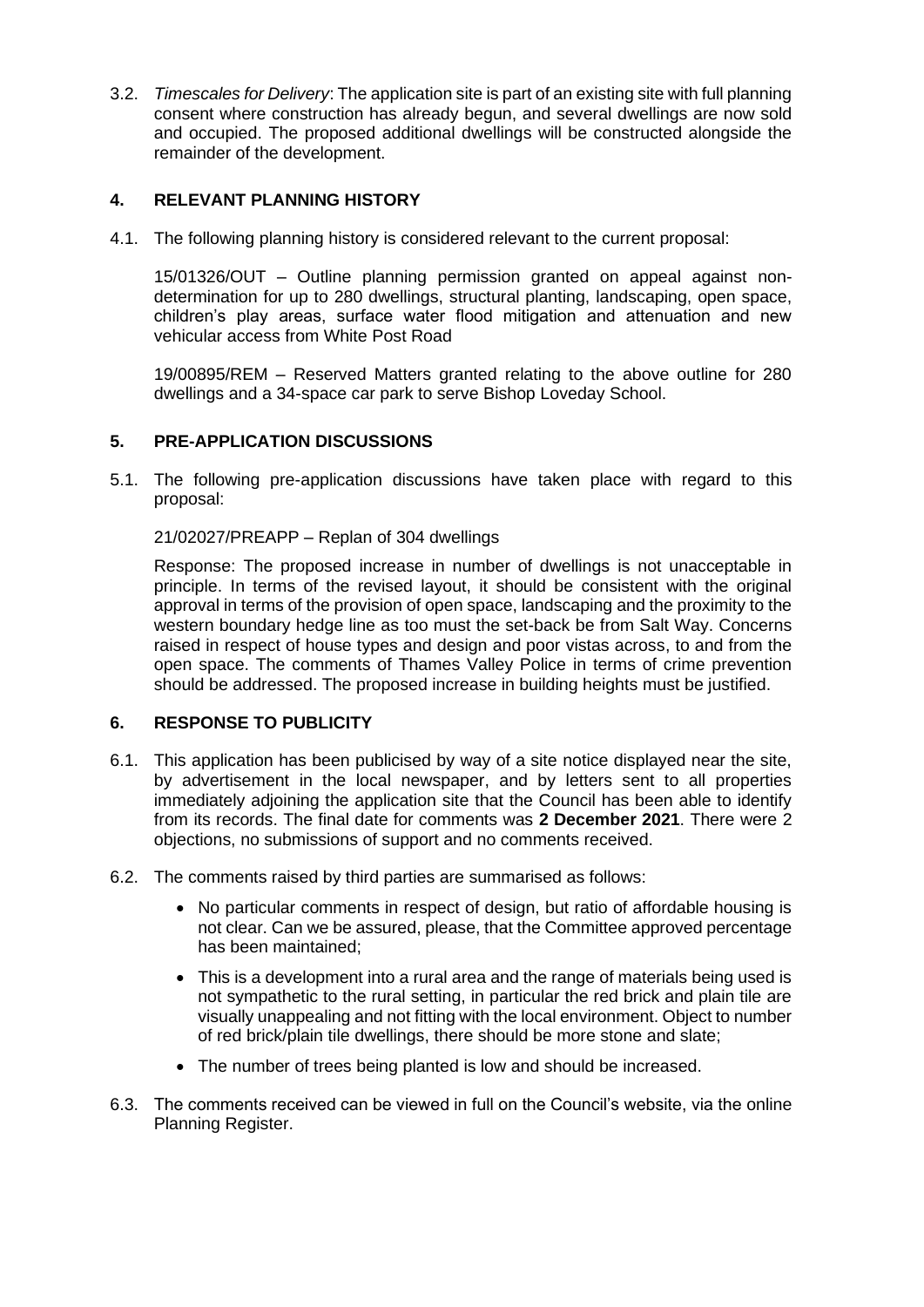# **7. RESPONSE TO CONSULTATION**

7.1. Below is a summary of the consultation responses received at the time of writing this report. Responses are available to view in full on the Council's website, via the online Planning Register.

PARISH/TOWN COUNCIL AND NEIGHBOURHOOD FORUMS

#### 7.2. BODICOTE PARISH COUNCIL: **No comments received**.

## **CONSULTEES**

- 7.3. OCC HIGHWAYS: **No objections** subject to a linking agreement to the outline 15/01326/OUT regarding any uplift in payments for the additional dwellings and standard condition in respect of an updated travel plan.
- 7.4. OCC DRAINAGE: **Objection** expect to see more SuDS being utilised in the proposal and where infiltration has been proposed, report of infiltration testing in accordance with BRE365 must be submitted.

**Update** 27.04.22: The Cv values have been corrected and the latest drainage document explains the drainage strategy. The project is now in line with LLFA's requirements.

- 7.5. OCC EDUCATION: **No objection** subject to a linking agreement to the original obligation and additional uplift for the additional dwellings.
- 7.6. OXFORDSHIRE FIRE SERVICE: **Comments** It is taken that these works will be subject to a Building Regulations application and subsequent statutory consultation with the fire service to ensure compliance with the functional requirements of the Building Regulations 2010.
- 7.7. ARBORICULTURE: **Comments**  The landscape proposals are acceptable as far as the trees are concerned, however, there doesn't appear to be any plans showing the proposed tree planting in the open spaces, including their size and there is no reference to existing trees on site, an arboricultural report has not been submitted.

**Further comments** received on 30.11.2021 advises that there needs to be a greater number of tree species chosen for the proposed highway verges. Currently there are only 4 types, and they should be interspersed rather than in blocks of the same species.

**Additional comments** 19/01/2022 state that the comments of the landscape officer are agreed in terms of root barriers and heavy use of Betula and Magnolia; would like to see planting pit designs.

**Update**: 1.3.22 – following amended submission, no further comments.

- 7.8. ECOLOGY: **No comments received**.
- 7.9. LANDSCAPE OFFICER: **Objection** Ligustrum hedges are not suitable; Griselinia is not fully frost hardy; there are still a large number of Betula; all trees within 5m of the path or road need root barriers; no planting instructions or specification; need to confirm that all trees will have watering pipes.

**Update:** 11.3.22 – None of the comments made in January on the planning applications have been addressed. All they seem to have done is add a revision note.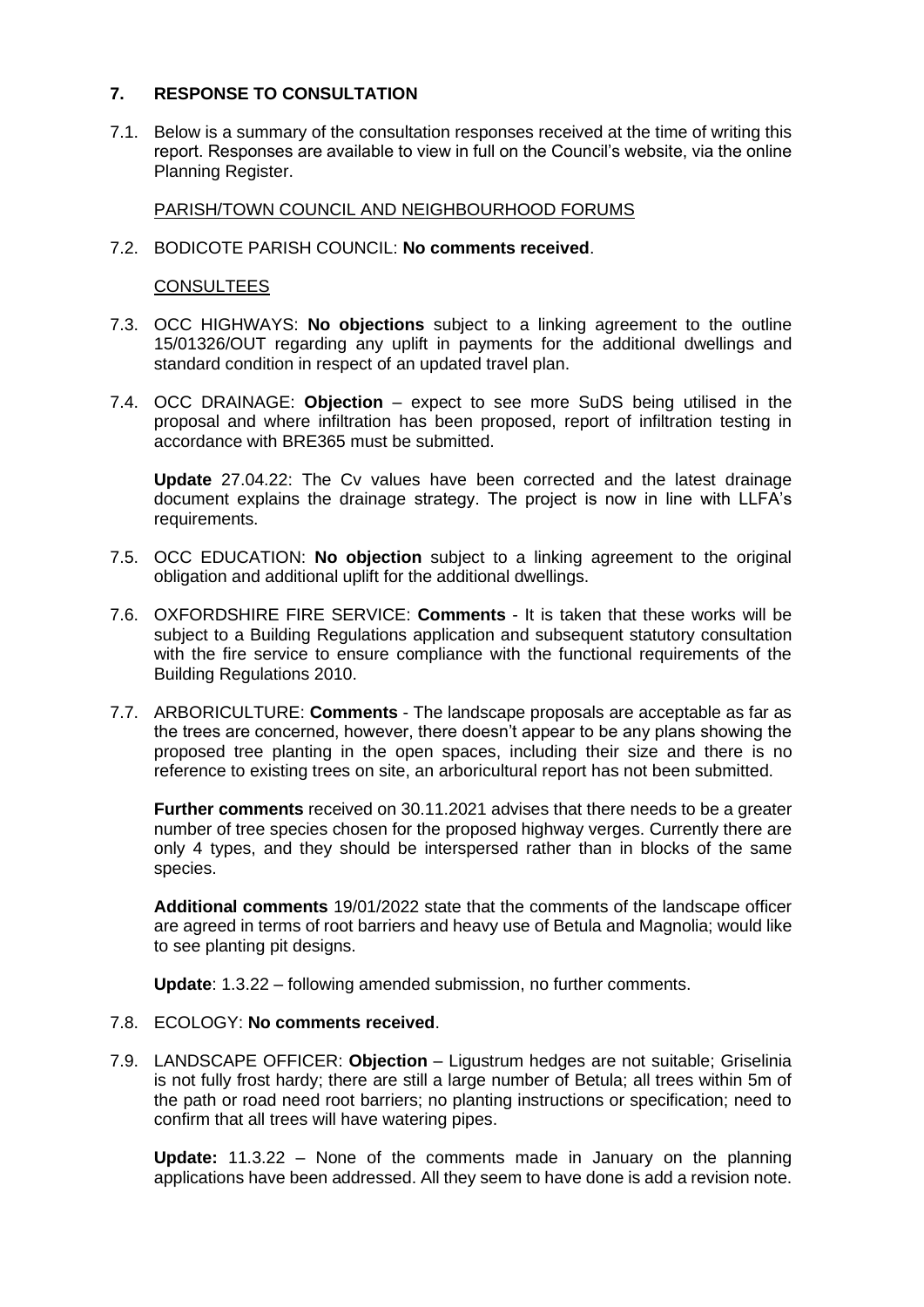- 7.10. RECREATION AND LEISURE: **Comments** received additional contributions towards community facility; off-site sports; on-site sports maintenance costs will be required.
- 7.11. STRATEGIC HOUSING: **Objection** the proposed number of affordable dwellings and tenure split is compliant with Policy BSC3 and the section 106 requirements and the parking arrangements shown on the site plan are acceptable as are the layout/clustering arrangements. However, the properties do not currently meet the Nationally Described Space Standards and 50% of rented units must meet the requirements of M4(2) Category 2: Accessible and Adaptable Dwellings. The Affordable Rent, if possible, should be delivered as Social Rented as affordable rent at 80% of market rent would be unaffordable for the majority of households on the Council's housing register. All affordable units should deliver high/standards rates of energy efficiency.

**Update** 18.02.2022 – the revised plans show that Type T50 dwellings have now been amended to comply with NDSS. However, type SH52 are still below NDSS and there is no acknowledgement or demonstration that 50% of the rented dwellings will meet M4(2) requirements. We are therefore **unable to support** this proposal until these matters have been rectified.

**Further Update** 9.3.22 – the Strategic Housing Team are appreciative that these dwellings are now 3-bed 5-person dwellings. The dimensions shown on the revised plans meet NDSS requirements for 3-bed 5-person houses and can confirm that these dwellings will now be effective in meeting identified housing needs.

- 7.12. THAMES VALLEY POLICE: **No objection** but suggest relocation of the vehicle gate between plots 179/180 in line with the front of the secure building line to remove/secure recessed are between buildings.
- 7.13. THAMES WATER: has been unable to determine the foul water infrastructure needs of the application and has contacted the developer accordingly. In the absence of such information conditions are recommended to be attached to any permission. In terms of surface water drainage – no objection, if the developer follows the sequential approach. In terms of water infrastructure, a condition is also recommended regarding the provision of such infrastructure prior to occupation. There are water mains crossing or close and Thames Water do not permit the building over or construction within 3m of water mains.

**Update:** No further correspondence has been received and therefore the requested conditions are recommended to be attached to the planning permission.

# 7.14. WASTE AND RECYCLING: **No comments received**.

7.15. SALT WAY ACTIVITY GROUP: **No comments received**.

# **8. RELEVANT PLANNING POLICY AND GUIDANCE**

- 8.1. Planning law requires that applications for planning permission must be determined in accordance with the development plan unless material considerations indicate otherwise.
- 8.2. The Cherwell Local Plan 2011-2031 Part 1 was formally adopted by Cherwell District Council on 20th July 2015 and provides the strategic planning policy framework for the District to 2031. The Local Plan 2011-2031 – Part 1 replaced several the 'saved' policies of the adopted Cherwell Local Plan 1996 though many of its policies are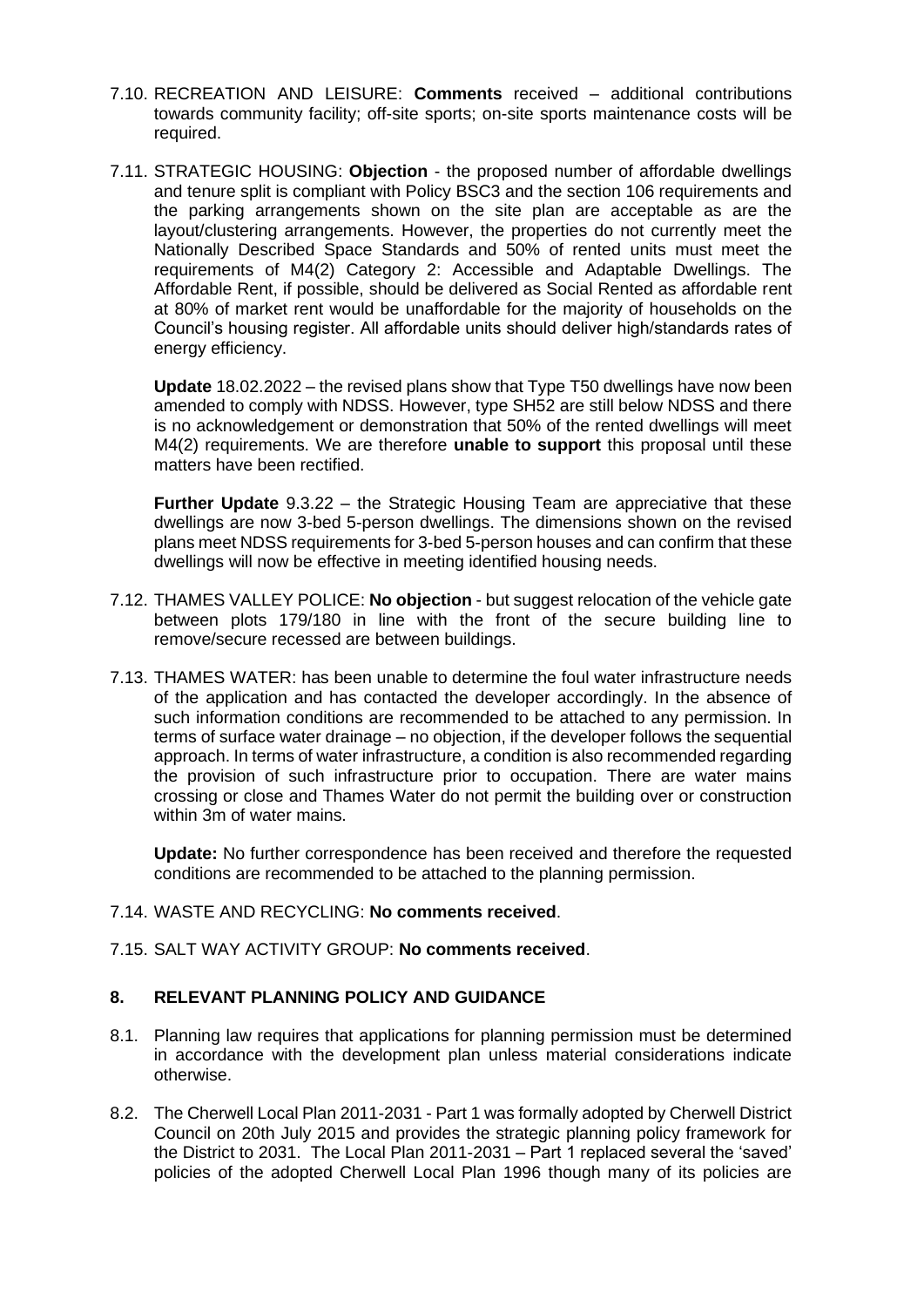retained and remain part of the development plan. The relevant planning policies of Cherwell District's statutory Development Plan are set out below:

# CHERWELL LOCAL PLAN 2011 - 2031 PART 1 (CLP 2015)

- ESD15 The Character of the Built and Historic Environment
- BSC3 Affordable housing
- BSC4 Housing Mix
- BSC10 Open space, outdoor sport and recreation provision
- BSC11 Outdoor Sport
- ESD3 Sustainable construction
- ESD5 Renewable energy
- ESD6 Sustainable flood risk management
- ESD7 SuDS
- ESD10 Biodiversity and the natural environment
- Policy Banbury 17 South of Salt Way east
- INF1 Infrastructure provision

# CHERWELL LOCAL PLAN 1996 SAVED POLICIES (CLP 1996)

- C28 Layout, design and external appearance of new development
- C30 Design control over new development
- 8.3. Other Material Planning Considerations:
	- National Planning Policy Framework (NPPF) 2021
	- Planning Practice Guidance (PPG)
	- National design Guidance 2019
	- CDC Residential Design Guide SPD 2018
	- CDC Planning Obligations SPD 2018

# **9. APPRAISAL**

- 9.1. The key issues for consideration in this case are:
	- Principle of development
	- Design Principles and Layout
	- House types
	- Affordable housing and housing mix
	- Highways
	- Drainage
	- Landscaping
	- Biodiversity
	- Sustainability
	- Planning Obligation
	- Environmental Impact Assessment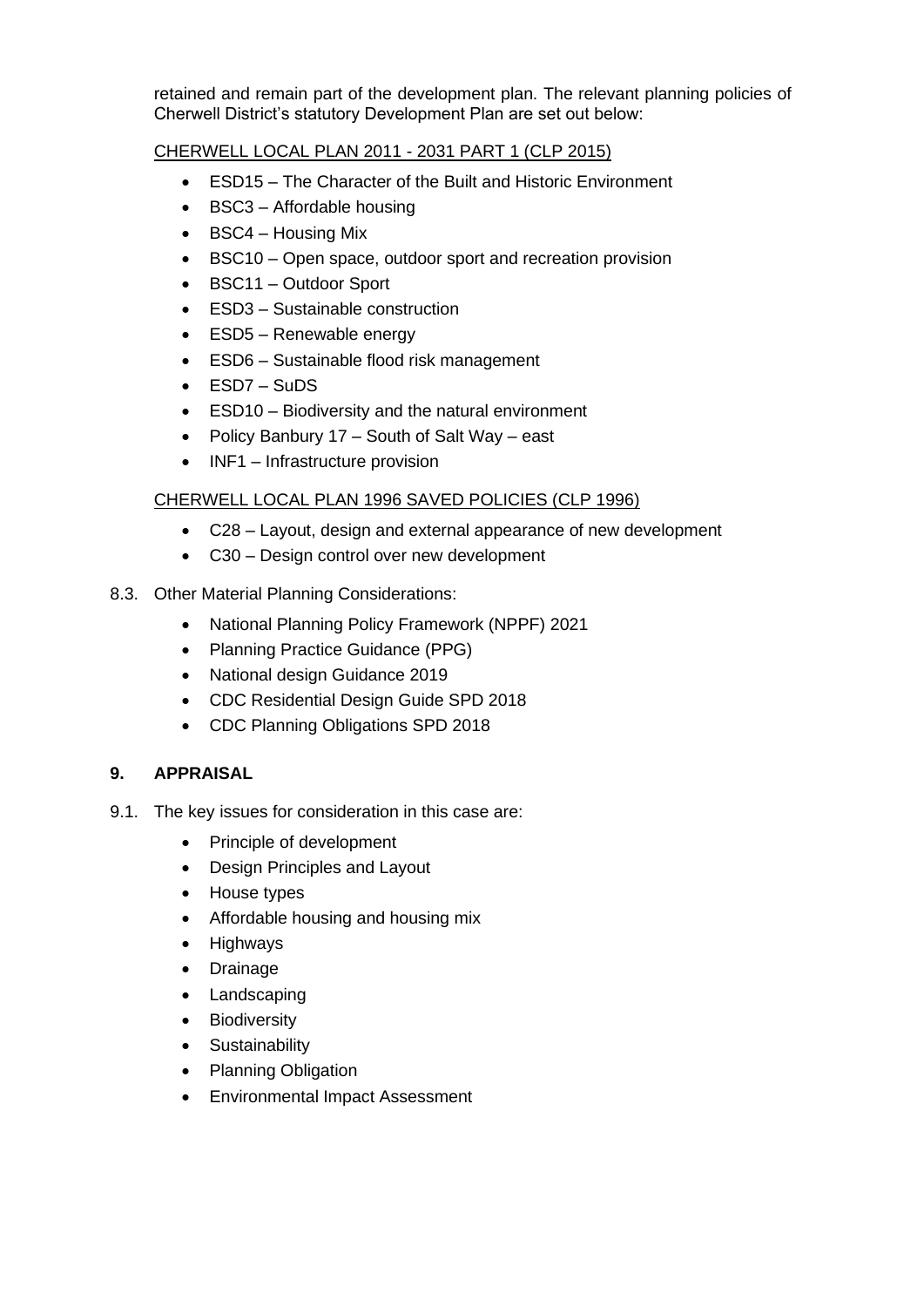# Principle of Development

- 9.2. The site forms part of a larger allocated site in the adopted Cherwell Local Plan 2015 under Policy Banbury 17. Policy Banbury 17 brings forward greenfield land to the southwest of Banbury as a strategic urban extension for up to 1345 dwellings and associated infrastructure. The whole site is in more than one ownership and is currently being brought forward by a number of developers; Morris Homes (145 dwellings – complete); L&Q Estates (up to 1,000 dwellings with outline consent); and David Wilson/Barratt (280 dwellings – construction is underway) giving a total currently of 1,425 dwellings.
- 9.3. Policy Banbury 17 sets out the requirements for the site, including the number of dwellings and number of affordable units at 30% of the total number.
- 9.4. Reserved matters consent for this part of Banbury 17 was granted in July 2020 for 280 dwellings in accordance with the outline consent. The principle of residential development is therefore established.

## *Five Year Housing Land Supply*

9.5. In Cherwell District, a five-year housing land supply does not presently exist. The Council's latest Annual Monitoring Report, (AMR 2021), prepared in accordance with NPPF guidance identifies only a 3.5-year housing land supply for the period 2022- 2027 (commencing on 1 April 2022). As the Council cannot demonstrate a five-year housing land supply, in accordance with the NPPF, any assessment of the residential proposals will need to apply the 'tilted balance'. The 'tilted balance' states that planning permission should be granted unless any adverse impacts of doing so would significantly and demonstrably outweigh the benefits, when assessed against the policies in the NPPF taken as a whole.

#### *Quantum of Development*

- 9.6. The Banbury 17 allocation envisages a development of up to 1,345 dwellings with associated facilities and infrastructure. The current permitted total (1,425) already exceeds the number envisaged by the allocation by about 6%. The additional dwellings proposed here would result in an additional total of 103 dwellings across the site as a whole (i.e., +7.7%). The increase in units proposed is therefore not strictly in accordance with Policy Banbury 17 in this respect. However, the merits of providing additional homes (including affordable homes) on this site would assist in delivering new homes and meeting the overall Policy BSC1 housing requirements to 2031, which is a material consideration to which substantial weight should be attributed.
- 9.7. Policy BSC4 of the adopted CLP 2015 requires a mix of housing to be provided on new development sites in accordance with the percentages set out in the policy and taking account of local market conditions. It is noted that the provision of additional units as proposed to provide a greater number of smaller units is in accordance with that policy.

#### *Conclusion*

9.8. Having regard to the above and the Council's position in terms of a five-year housing land supply, the proposed re-plan to allow an additional uplift of 23 dwellings (including 7 affordable) across the site as a whole will not result in any significant or demonstrable harm and is therefore in principle considered acceptable.

#### Design Principles and Layout

9.9. Policy Banbury 17 sets out a number of site-specific design and place shaping principles relating to the development of the site. One of these is that the development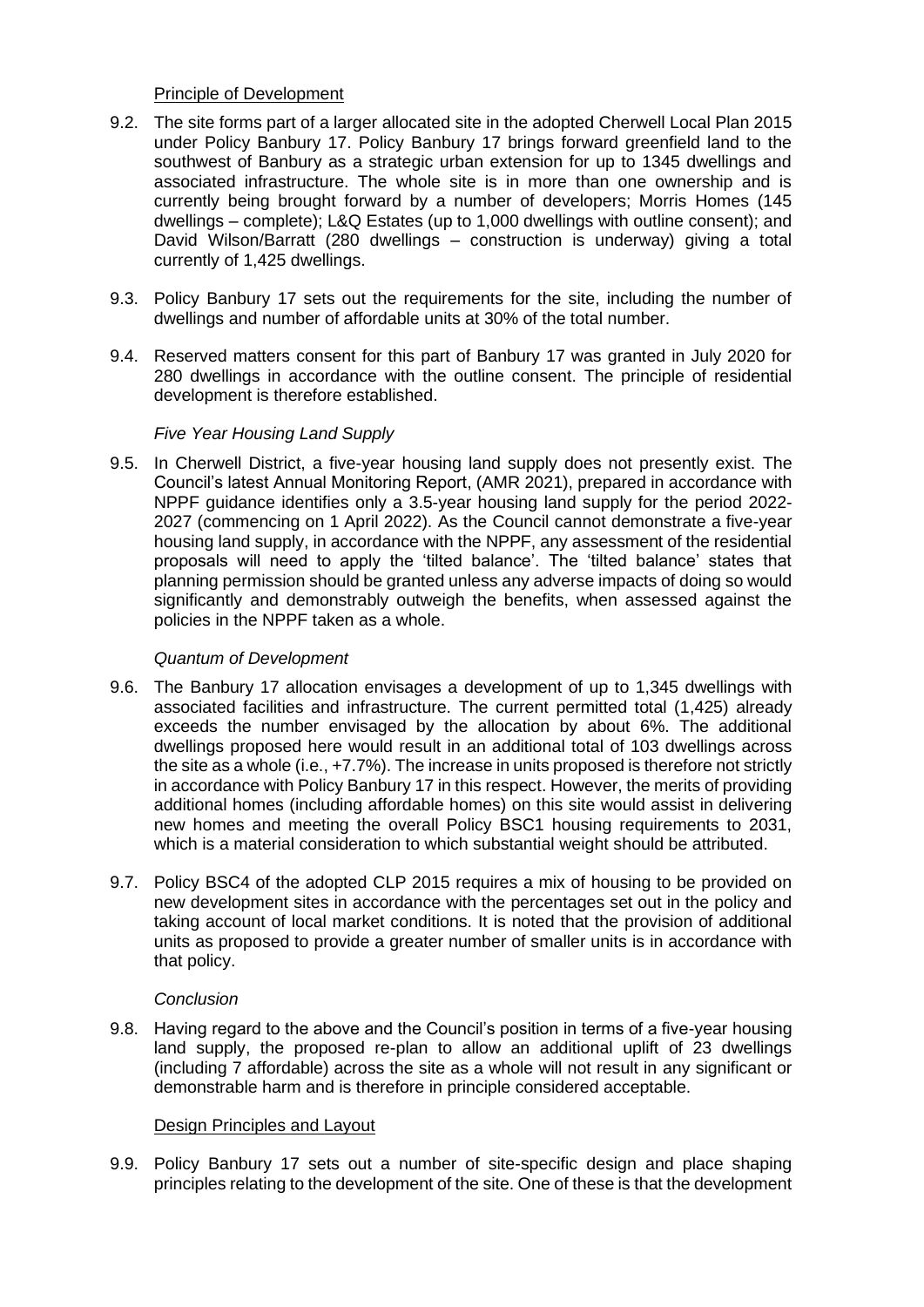should comply with Policy ESD15. The NPPF emphasises the need for good design and local distinctiveness, and this is further emphasised by Policy ESD15 which advises that new development should build on the character of Cherwell. It also advises that design standards for new development, whether housing or commercial development are equally important and seeks to provide a framework for considering the quality of the built environment, to ensure we achieve locally distinctive design which reflects and respects the urban or rural context within which it sits. The CLP 1996 contains saved Policy C28, which states that *'control will be exercised over all new development to ensure the standard of layout, design and external appearance, including choice of materials are sympathetic to the character of the urban or rural context of the development'*. Saved Policy C30 states that *'design control; will be exercised to ensure…(i) that new housing development is compatible with the appearance, character, layout, scale and density of existing dwellings in the vicinity and (iii) that new housing development or any proposal for the extension (in cases where planning permission is required) or conversion of an existing dwelling provides standards of amenity and privacy acceptable to the Local Planning Authority'*. These are all relevant to the proposals considered here.

- 9.10. The Cherwell Residential Design Guide SPD 2018 seeks to ensure that the quality of design across the district is raised, ensuring a legacy of successful places for future generations to enjoy. Regrettably, the submission makes no reference to the Design Guide and therefore how the scheme has been designed having regard to its requirements and advice. It is however considered that the Design Guide is a material consideration, and the proposal should therefore accord with the requirements and advice of the Design Guide and this submission has therefore been assessed against it accordingly.
- 9.11. Section 12 of the NPPF Achieving well-designed places advises that the creation of high-quality buildings and places is fundamental to what planning and the development process should achieve.
- 9.12. A well-designed layout will incorporate good design practice and standards. Urban form is also an important element in defining the character of a place. Design is not only about the physical appearance of a development but how it works, functions and fits together, ensuring a quality of life for those who live there.
- 9.13. The application is accompanied by a Design and Access Statement (DAS) which seeks to set out the design rationale behind the proposals. Policy ESD15 also advises that the design of all new development will need to be informed by an analysis of the context, together with an explanation and justification of the design principles that have informed the proposals and then demonstrated in the DAS.
- 9.14. In terms of creating a sense of place, providing an attractive street scene and a safe refuge for pedestrians and cyclists away from a busy road is vital. In terms of the main spine road, the outline consent required a 3m-wide footpath/cycleway down one side of the spine road. This was provided through the reserved matters consent and discharge of conditions through the outline consent, together with a 4m tree-lined verge along the same side and dwellings set back from the pavement edge. This requirement is carried through in this application submission.
- 9.15. Good urban design requires house types that will effectively turn corners and define and enclose spaces, linking buildings into terraces that define a street form or focal point within the development thereby providing contrasts and interest within the layout. The proposed layout has sought to ensure that dwellings on prominent corners have been designed to appropriately turn the corner, or to address the corner by attaching two dwellings together. Vistas are also addressed, terminating them with a building front rather than a garage or an area of parking.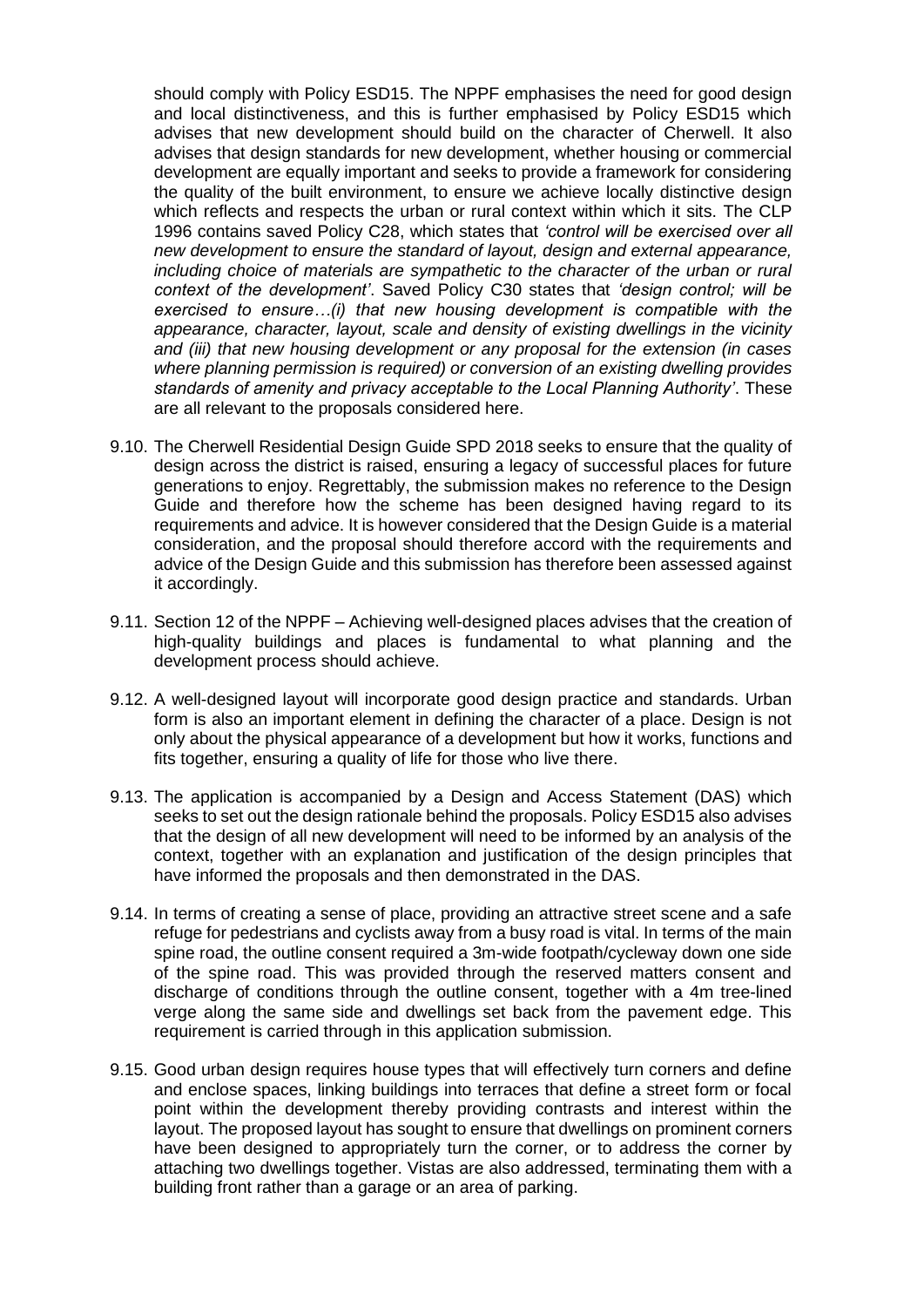- 9.16. The Design and Access Statement submitted with the previous reserved matters sought to divide the development into a number of character areas. The character of streets is fundamental to the character of a place. It is important to be able to differentiate between character areas as one moves through the development, aiding legibility. There was considerable discussion during the consideration of the previous reserved matters around the proposed character areas, and whilst considerable improvement was made at that time, it was considered that the character areas defined remained disappointing and failed to provide any real distinctions between the character areas and different parts of the site. This new submission follows the previous approach, which comprises four main character areas, these being: Main Street, Neighbourhood, Park Edge and Saltway Edge. All character areas are relevant to this proposal.
- 9.17. The Main Street character area is located along the central spine road. This provides a well-defined frontage as one travels through the site. These are mostly terraced plots fronting the tree-lined street, with a consistent building line and small front gardens. Parking is hidden from the main street in small rear parking courts or from adjacent side roads. The walling main material proposed along the spine road is natural ironstone.
- 9.18. The Neighbourhood character area is centrally located and provides a transition between the spine road and the Park Edge. Here the streets are narrower with shared surfaces. Architecturally, dwellings are predominantly cottage style. This area also accommodates a secondary street which leads to the sports pitches and pavilion at the southern end. Here some of the more formal main street characteristics have been carried through to create a transition. Materials here are predominantly red brick with some render.
- 9.19. The Park Edge character area is located along the outer edge of the development and is designed to be looser knit with larger detached plots, narrower roads and private drives, more organic in form and a varying roofscape which address the open spaces along the outer edge of the development. The architectural character here draws on inspiration from the traditional vernacular of Bodicote. Materials here are predominantly red brick with some natural ironstone.
- 9.20. The Saltway Edge character area is situated along the northern edge of the site. Here the development proposes dwellings set back from Salt Way of simple design to reflect local traditional vernacular. Materials indicate a mix of red brick and natural ironstone.
- 9.21. The submission seeks to build on the previously approved scheme with access taken from the previously consented spine road. The development includes a mix of detached, semi-detached and terraced houses offering 2, 3 and 4-bedroom homes. One of the key aspects of the outline consent was the imposition of a condition restricting the maximum height of any dwelling within the development to 8.5m. This was not the case for the remainder of the Banbury 17 allocation, where there is a much greater variation in roof height across the site. This application submission has therefore sought to introduce several 2.5-storey dwellings. It is considered that this will introduce a greater variation in ridge lines and therefore visual interest within the development and will not significantly increase the landscape impact of the development and is therefore deemed acceptable.
- 9.22. A materials plan has been submitted with this application. The layout indicates a total of 35 dwellings which equates to 33% of the total within this re-plan area to be constructed in natural ironstone which is welcomed and accords with the Council's adopted Residential Design Guide SPD 2018, which requires a minimum of 30% on sites such as this. Other materials proposed are red/orange and buff bricks and some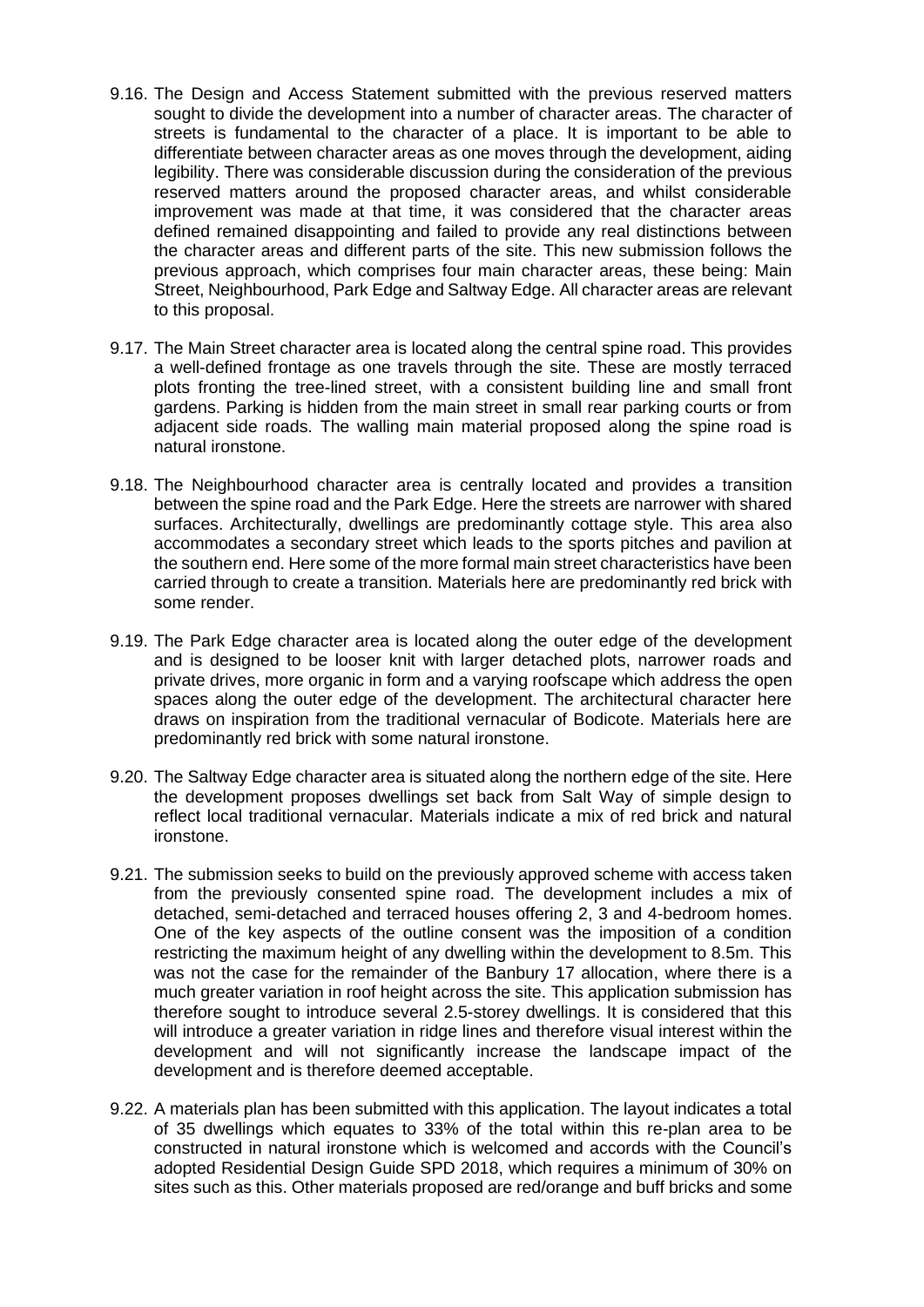render. The roof materials proposed do not match those already approved on the remainder of the development and it is considered that consistency of materials is important. Further, the use of duo slates is contrary to the Residential Design Guide SPD 2018. An updated materials plan has been requested but has not yet been received, so a condition will be included accordingly, which seeks the approval of alternative roofing materials.

- 9.23. To ensure reasonable standards of amenity are provided for the occupiers of each dwelling, the District Council uses a number of criteria to ensure minimum back-toback relationships of 22m, minimum of 14m between the rear elevation of one property and any two-storey side gable of another and a reasonable area of usable private amenity space which is not overshadowed and almost entirely enclosed by buildings, such as garages, as far as possible across all new developments.
- 9.24. These layout criteria have in the main been respected through this submission. In terms of the proposed layout, comments raised during the pre-application discussions have largely been addressed and it is now considered acceptable.
- 9.25. Having regard to the above, it is considered that the submission is acceptable in layout and design terms and in the interests of ensuring the delivery housing on this strategic site and having carefully considered the relevant policy guidance and Government advice, recommended that it is approved accordingly.

#### Ecology Impact

- 9.26. Paragraph 174 of the NPPF states that Planning policies and decisions should contribute to and enhance the natural and local environment by (amongst others): a) protecting and enhancing valued landscapes, sites of biodiversity or geological value and soils; and d) minimising impacts on and providing net gains for biodiversity, including by establishing coherent ecological networks that are more resilient to current and future pressures.
- 9.27. Paragraph 180 states that when determining planning applications, local planning authorities should apply the following principles: a) if significant harm to biodiversity resulting from a development cannot be avoided, adequately mitigated, or, as a last resort, compensated for, then planning permission should be refused; d) development whose primary objective is to conserve or enhance biodiversity should be supported; while opportunities to incorporate biodiversity improvements in and around developments should be encouraged, especially where this can secure measurable net gains for biodiversity.
- 9.28. Paragraph 185 of the NPPF states that planning decisions should also ensure that new development is appropriate for its location taking into account the likely effects (including cumulative effects) of pollution on health, living conditions and the natural environment, as well as the potential sensitivity of the site or the wider area to impacts that could arise from the development. In doing so they should (amongst others) limit the impact of light pollution from artificial light on local amenity, intrinsically dark landscapes and nature conservation.
- 9.29. Policy ESD10 of the CLP 2015 lists measures to ensure the protection and enhancement of biodiversity and the natural environment, including a requirement for relevant habitat and species surveys and associated reports to accompany planning applications which may affect a site, habitat or species of known ecological value.
- 9.30. Policy ESD11 is concerned with Conservation Target Areas (CTAs). It requires all development proposals within or adjacent CTAs to be accompanied by a biodiversity survey and a report identifying constraints and opportunities for biodiversity enhancement.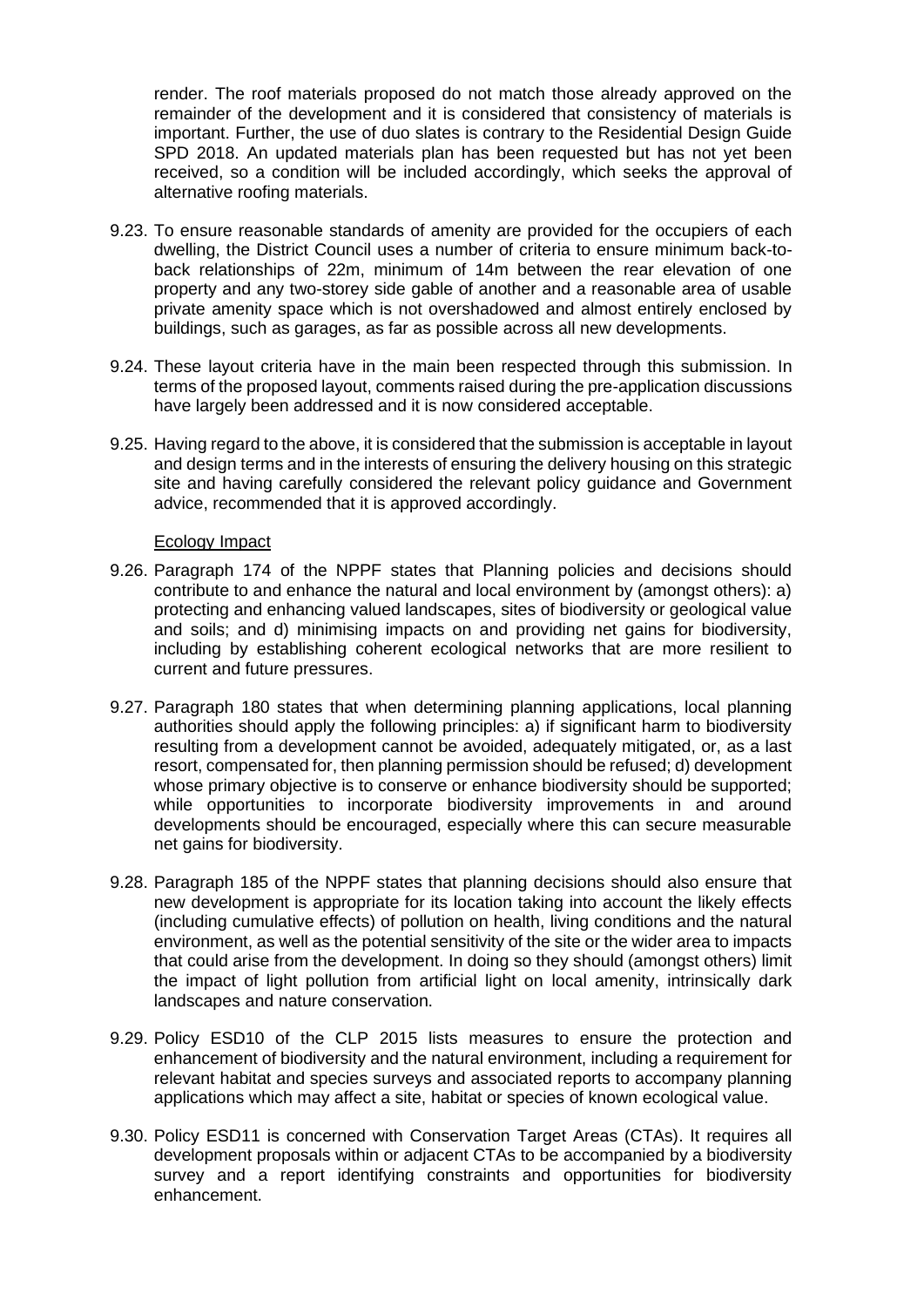- 9.31. These polices are both supported by national policy in the NPPF and also, under Regulation 43 of Conservation of Habitats and Species Regulations 2017, it is a criminal offence to damage or destroy a breeding site or resting place, unless a licence is in place.
- 9.32. The Planning Practice Guidance dated 2014 post-dates the previous Government Circular on Biodiversity and Geological Conservation (ODPM Circular 06/2005), although this remains extant. The PPG states that Local Planning Authorities should only require ecological surveys where clearly justified, for example if there is a reasonable likelihood of a protected species being present and affected by development. Assessments should be proportionate to the nature and scale of development proposed and the likely impact on biodiversity.
- 9.33. Natural England's Standing Advice states that an LPA only needs to ask an applicant to carry out a survey if it's likely that protected species are:
	- present on or near the proposed site, such as protected bats at a proposed barn conversion affected by the development

It also states that LPA's can also ask for:

- a scoping survey to be carried out (often called an 'extended phase 1 survey'), which is useful for assessing whether a species-specific survey is needed, in cases where it's not clear which species is present, if at all
- an extra survey to be done, as a condition of the planning permission for outline plans or multi-phased developments, to make sure protected species aren't affected at each stage (this is known as a 'condition survey')
- 9.34. The Standing Advice sets out habitats that may have the potential for protected species, and in this regard the Saltway, a District Wildlife site sits immediately along the northern boundary of the site.
- 9.35. The application is supported by an Ecological Appraisal which provides details of a Desk Study and Extended Phase 1 Habitat Survey carried out in September 2021 prior to the submission of the application. The Appraisal concludes that aside from the hedgerows adjacent to the application site, which are to be retained, the site itself supports habitats of limited ecological value. The Salt Way is a non-designated heritage asset. The outline consent requires a 20m buffer is retained to the Salt Way boundary and this is also maintained through this submission.
- 9.36. The original outline consent for the whole site (15/01326/OUT) sought ecological enhancements across the whole site. Whilst this is a new stand-alone application, it does form part of that larger development site where net gain was sought. This parcel excludes the boundary hedgerows which are to be retained by the whole development. It is considered therefore that the red line site here had very little in ecological value being previously agricultural land and now part of a building site.
- 9.37. Policy ESD15 of the adopted Cherwell Local Plan advises that new development should integrate and enhance green infrastructure and incorporate biodiversity enhancement features where possible in accordance with Policies ESD10 and ESD17. Well-designed landscape schemes should be an integral part of the development proposals to support improvements to biodiversity, the micro-climate and air pollution and provide attractive places that improve people's mental health and sense of vitality. Disappointingly, notwithstanding the comments above, it is considered that the submission does not adequately address biodiversity net gain and ecological enhancements in respect of this particular parcel. Therefore, conditions are recommended to be included in the permission.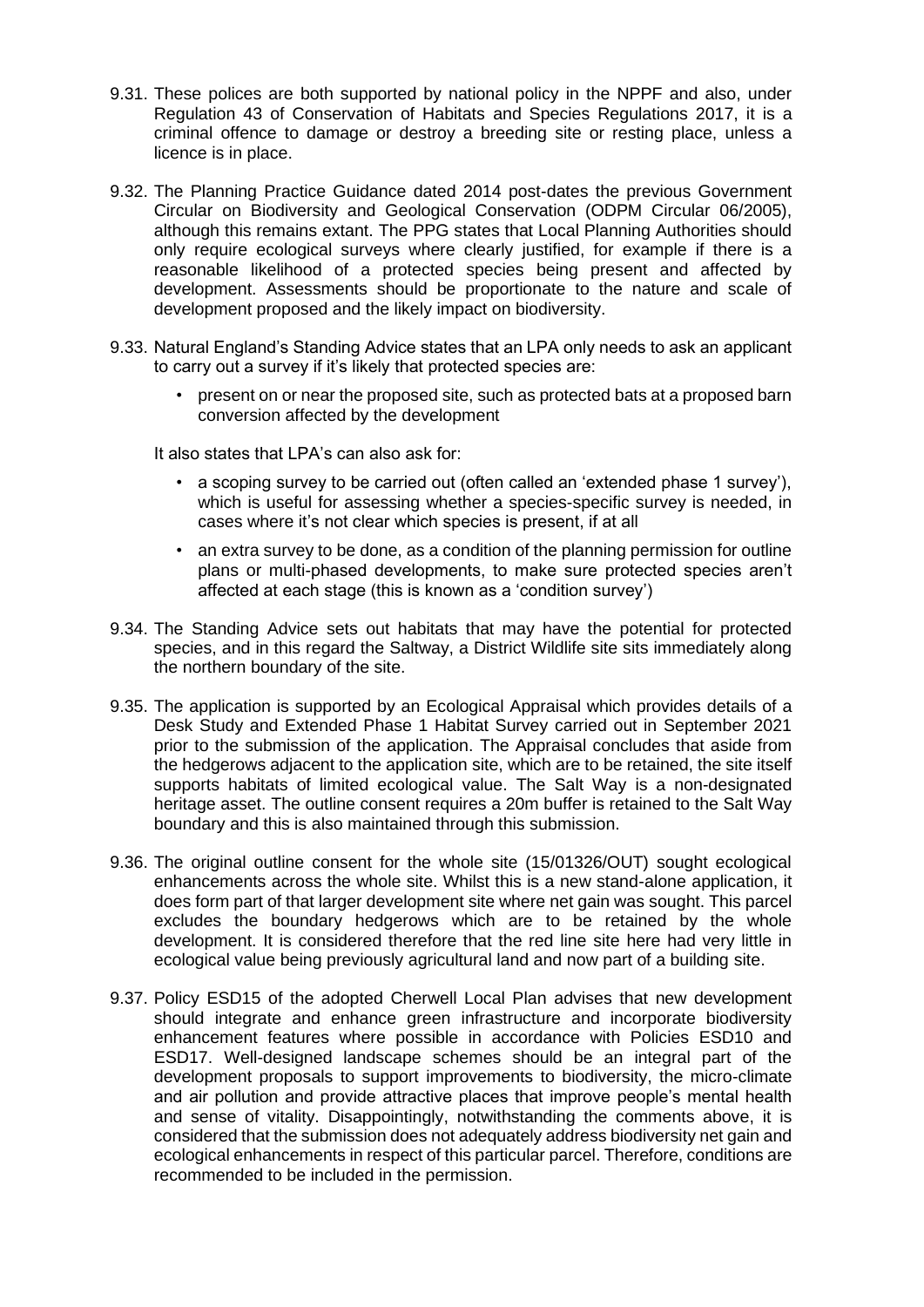9.38. Officers are satisfied, on the basis of the above, and subject to conditions, that the welfare of any European Protected Species found to be present at the site and surrounding land will continue and be safeguarded notwithstanding the proposed development and that the Council's statutory obligations in relation to protected species and habitats under the Conservation of Habitats and Species Regulations 2017, have been met and discharged.

# House Types

- 9.39. Traditional Cherwell vernacular tends to be simple flat fronted dwellings, avoiding projecting gables, deep or square plan forms, hipped or pyramidal roofs, exposed wide gables and narrow fronted detached houses. In general and where proposed, apartment buildings should also be designed to be indistinguishable from the individual houses adjacent and within the development. The traditional arrangement of windows and doors varies from building to building but as a general rule of thumb, they should follow the same rules. Window openings should normally diminish in height as the building rises, so ground floor windows should be taller/larger than the first or second floor windows, the arrangement of windows should consider the balance and proportion of the overall street façade and horizontal strips of windows should always be avoided. Windows make a fundamental contribution to the character and appearance of buildings, and their design, choice of material, arrangement and proportions are fundamental in establishing the character of a building and place.
- 9.40. In respect of this submission the majority of house types are considered appropriate, being very similar to those already approved on the remainder of the development. A number of concerns were raised regarding the Kingsville and Alderney house types as well as some roof and eaves details. Amended plans have been received and the submission is now considered on balance to be acceptable in terms of the proposed house types, which are similar to those already approved on the remainder of this development.

# Affordable Housing and Housing Mix

- 9.41. The outline planning permission provides for up to 280 dwellings on the site. No details of housing mix were provided at outline stage. It is important to have consideration of the mix of housing in considering urban design as well as responding to identified local housing needs. Policy BSC4 of the adopted CLP 2015 seeks to encourage a mix of housing on all new developments that meets the need of the district as identified by the results of the SHMA 2014. This advises that there is a greater need for 3-bedroom properties in Cherwell and the suggested mix is shown on Table 67 of the Local Plan. Consideration of and compliance with Policy BSC4 is relevant in this respect. This amended scheme which seeks to provide an increased number of dwellings, has resulted in fewer larger detached properties and a greater number of smaller units, which is welcomed.
- 9.42. Policies BSC3 and Banbury 17 require the provision of 30% affordable housing. The outline planning permission was accompanied by a Unilateral Undertaking securing the provision of 30% affordable housing which equated to 84 dwellings, with 59 rented and 25 low-cost home ownership dwellings. The original outline consent was issued prior to the Nationally Described Space Standards being adopted and consequently, the affordable housing provision approved to date on this site do not comply and are smaller than we now require. The applicant at the time of considering the reserved matters application declined to provide the affordable housing to NDSS.
- 9.43. Aster Housing Group are the Registered Provider for this scheme and have submitted a schedule of delivery for the 84 affordable units, which will be delivered by David Wilson Homes (DWH) and Barratt Homes by October 2023. Members of the Housing Team have recently liaised with DWH and have negotiated some improvements such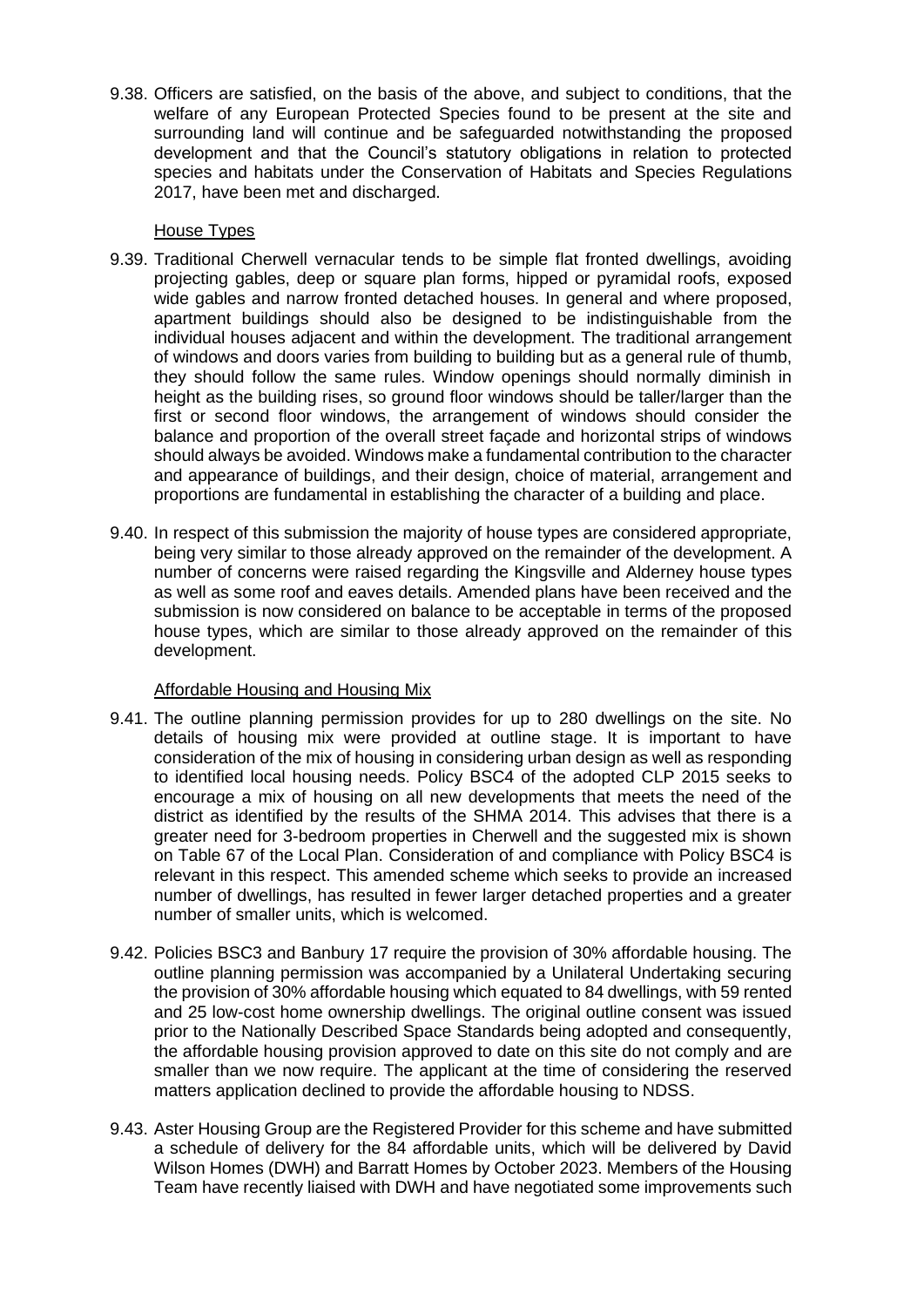as level access thresholds and the installation of showers instead of baths to assist customers with limited mobility. Whilst none of the dwellings will meet any of Part M4 (2) requirements for accessibility and adaptability, these improvements will assist customers to some degree.

- 9.44. This proposal is for the re-working of the western edge of the site to include additional dwellings, although the already approved affordable units are excluded, which is regrettable as these do not comply with NDSS. The additional proposed 23 dwellings will generate a requirement for the provision of further affordable housing, as a consequence, a further 7 affordable units are proposed. It is considered that the required standards must be achieved in respect of the additional units in order to fully meet the needs of households on the Council's housing register.
- 9.45. The original scheme submitted did not comply and the applicant was requested to amend the affordable housing provision accordingly. Following discussions with the applicant and agent, a revised submission was received in March 2022, which has been assessed by Strategic Housing who have confirmed that the submission is now acceptable in this respect.
- 9.46. Affordable housing should be indistinguishable from market housing in terms of external design and integrated throughout the site. In terms of the number of additional affordable units proposed and the tenure split, it is compliant with Policy BSC3, and the parking arrangements shown are acceptable as are the layout/clustering arrangements. As above, the submission requires amendment to achieve the Nationally Described Space Standard and meet the requirements of M4(2) Category 2: Accessible and Adaptable Dwellings. All affordable housing units are also now required to deliver high standards/rates of energy efficiency to ensure that household fuel and water bills are affordable.
- 9.47. Following the receipt of amended plans, the revised plans show that type T50 dwellings have been amended and now comply with NDSS. However, Type SH52 remained below NDSS and there was no acknowledgement or demonstration that 50% of the rented dwellings would meet M4(2) requirements. The applicant's agent was advised that this must be rectified if the submission was to be considered acceptable. Further amended plans have now been received and assessed by Strategic Housing, who advise that the submission is now effective in meeting identified housing needs.

#### Highways

- 9.48. The submission has been assessed by OCC as Local Highway Authority who raise no objections. The access arrangements to the site are not deemed to change, nor does the application propose to alter the road layout from the plans already approved.
- 9.49. OCC consider that the development proposed would not give rise to a significant traffic generation in isolation but may cumulatively (with the wider scheme) have some modest impact. The transport Statement accompanying the application shows in Table 5.5 that the proposals would create an additional 2% impact at the White Post Road access, taking the RFC from 0.745 to 0.759 in the PM peak.
- 9.50. However, OCC consider that such an impact is not significant enough to warrant an objection but rather an appropriate mitigation shall be required to address the seemingly meagre but cumulative impact on the network. It is thus considered appropriate to uplift the contributions that were secured as part of the S106 Agreement of the outline consent.
- 9.51. An updated Travel Plan covering the full scale of the development shall need to be submitted in reflection of the uplift in dwellings.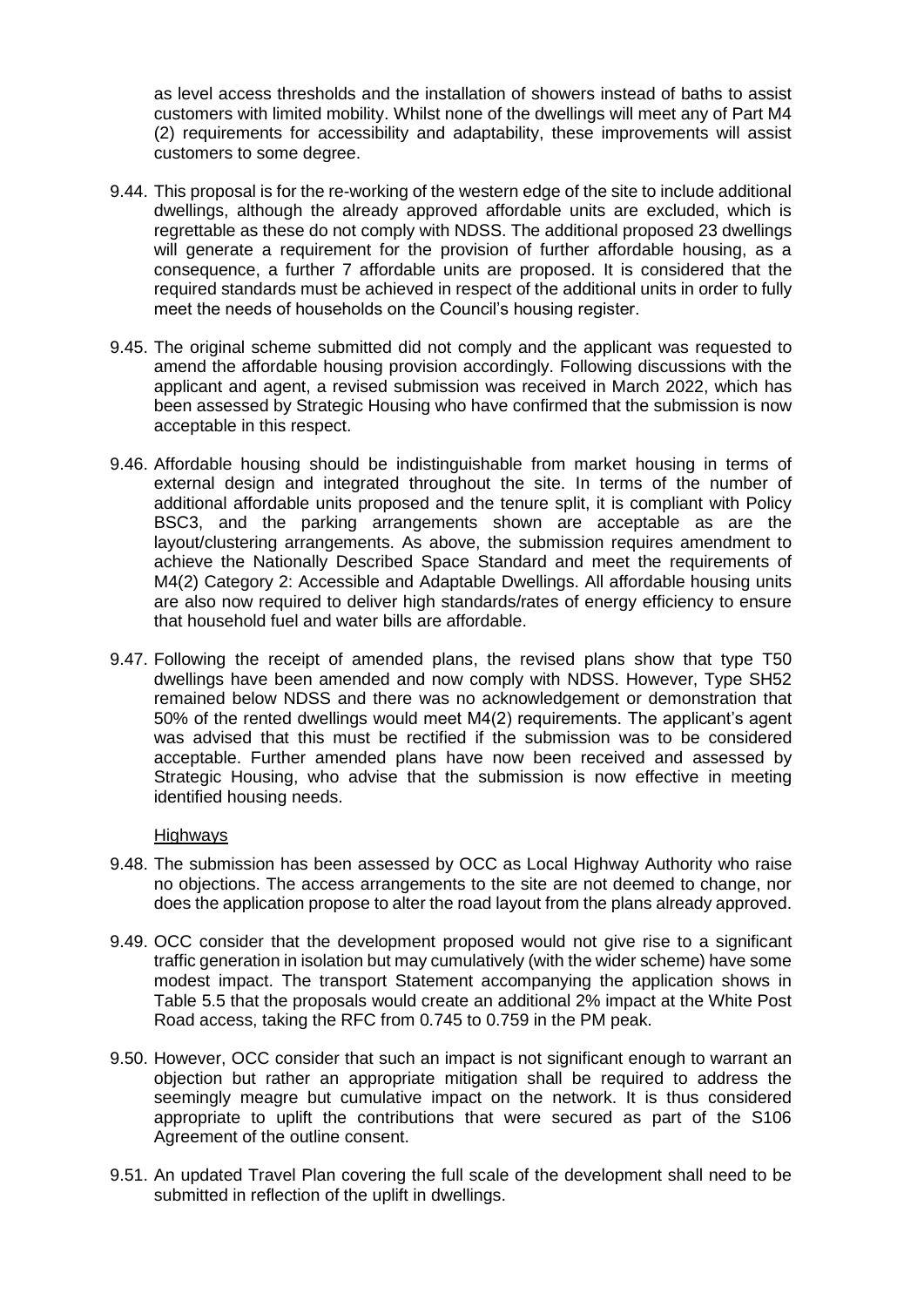9.52. Having regard to the above, the proposals and additional 23 dwellings are not considered to have any significant highway impact and is therefore considered acceptable in this respect.

## Drainage

- 9.53. The original submission was assessed by OCC as Local Lead Flood Authority who raised an objection to the original submission on the grounds that as LLFA they would expect to see more SuDS utilised in the proposal and where infiltration is proposed, a report of infiltration in accordance with BRE365 must be submitted. The applicant was advised of the objection. Following further correspondence and discussions, OCC have now confirmed that the drainage proposals are acceptable.
- 9.54. Comments in respect of the submission have also been received from Thames Water who advise that from the information submitted they are unable to determine the Foul water infrastructure needs of the development and has identified an inability of the existing water network infrastructure to accommodate the needs of the development proposal. The applicant has been asked to contact Thames Water accordingly and a response is awaited. Should the issues not be resolved, conditions are recommended to be attached to any planning consent.

## Landscaping

- 9.55. The submission which includes a set of landscape plans has been assessed by Landscape and Arboriculture Officers. The landscape officer advises that previous comments have largely been ignored and makes comments about the suitability of some of the proposed planting for the location. Concern has also been expressed regarding the number of Betula and lack of detail on the plans in terms of planting instructions and specifications. The applicants have been requested to re-consider the landscaping proposals having regard to these comments.
- 9.56. Following the above, revised landscaping plans were received on 8 February 2022 and has been assessed by the Landscape and Arboriculture Officers. However, the landscape officer advises that these do not fully overcome previous objections. A landscaping condition is therefore included accordingly.

# **Sustainability**

- 9.57. This application is part of a large strategic residential allocation within the adopted CLP 2015 on the edge of the built-up area of Banbury. A new spine road will be provided through the development and the remaining allocation to provide a new link from Bloxham Road to White Post Road. This route will also be a main bus route through the development. The site is therefore in a highly sustainable location in terms of transport and access to the existing built-up area and schools etc. A local centre, including new community building and new primary school will be provided on the adjacent Banbury 17 site to serve the whole allocation.
- 9.58. In terms of energy efficiency and sustainable construction, an Energy Report and Addendum is submitted with this application. The agent advises that these have previously been approved as part of the discharge of condition 26 of the outline planning permission and are therefore applicable to this application and the same measures will be applied to the dwellings proposed under this application in order to ensure consistency with the wider site. It should be noted that the energy strategy submitted with the outline application was poor in terms of addressing Policies ESD1- 5 and securing energy efficiency. At the time of discharging the above-mentioned condition, Barratt/David Wilson Homes were encouraged throughout the consideration of their submission in this respect to have regard to the increasingly important need to address climate change, particularly having regard to the District Council's Climate Change Emergency. At that time Barratt/David Wilson Homes were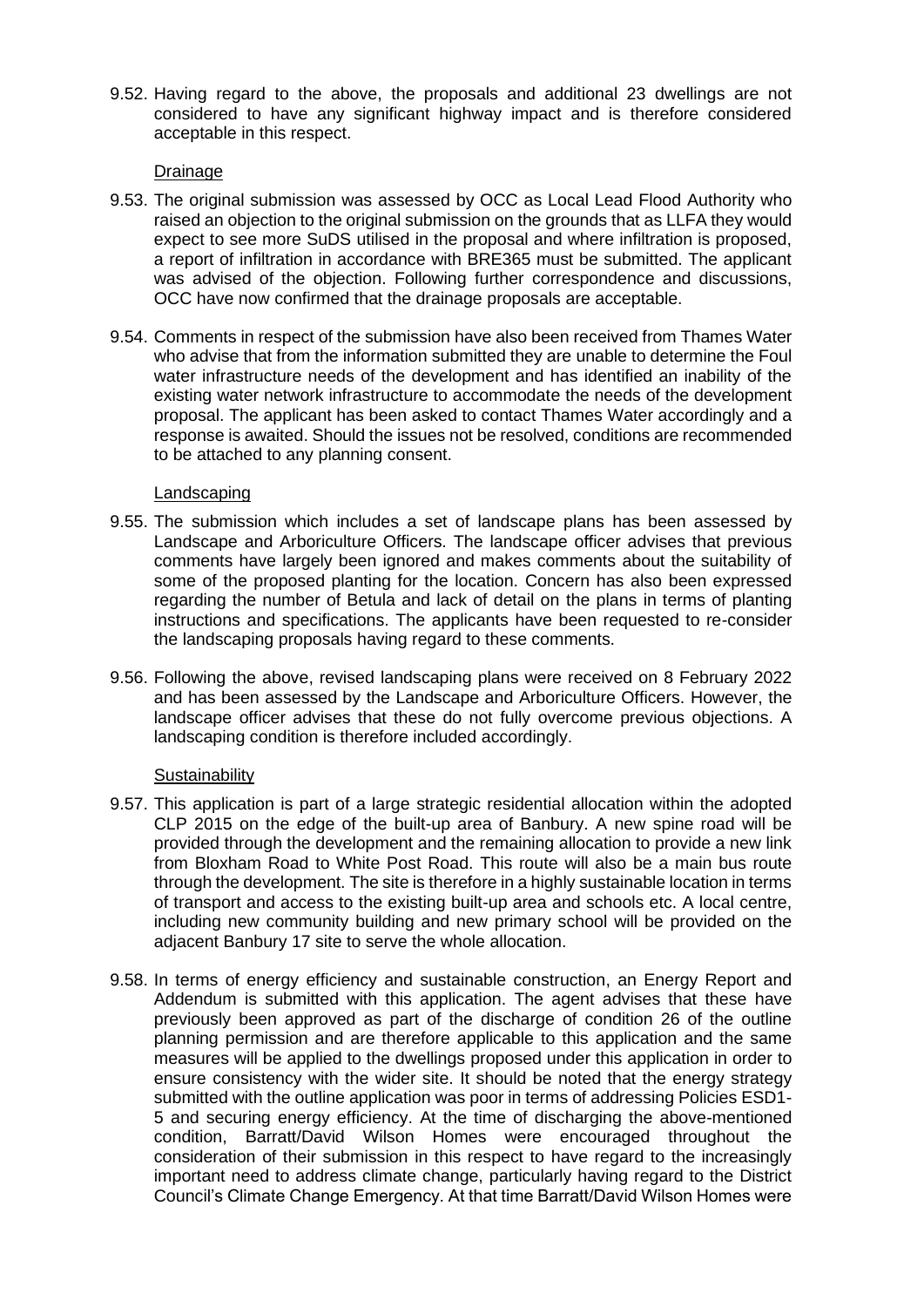reluctant to consider anything more than had already been committed through the outline submission, which was disappointing. However, as the submission to discharge the condition on the outline consent at that time accorded with the minimal requirements set out in that outline approval, the Council could not reasonably withhold consent, and the condition was therefore discharged.

- 9.59. Whilst it is acknowledged that there is an extant permission relating to this development site through the original outline and reserved matters consents, this is a new full application for a greater number of dwellings than has been permitted through the outline consent that now stands to be considered against the most up to date policies and requirements. It is therefore considered that the applicant should consider further Policies ESD1-5 and the Councils Climate Change Emergency.
- 9.60. An updated Energy Strategy was awaited at the time of writing this report.

## Planning Obligation

- 9.61. In order to ensure that the development is acceptable in planning terms, a number of the impacts of the development need to be mitigated and/or controlled through covenants in a legal agreement. All section 106 requirements are subject to statutory tests and in order to be taken into account in deciding to grant planning permission they need to be: necessary to make the development acceptable in planning terms; directly related to the development; and fairly and reasonably related in scale and kind.
- 9.62. The original outline consent was subject to a Unilateral Undertaking signed by the landowner and developer at that time, Gladman Developments Ltd. The new section 106 required in respect of this additional development will need to be linked to the original to ensure the continued delivery of all the associated infrastructure and mitigation measures. A new legal agreement relating to this application is currently being drafted in consultation with the legal team and OCC. Accordingly, the requirements indicated below may be subject to change.
- 9.63. It is considered that the following additional items/contributions should be secured as part of the permission relating to the additional dwellings (and any amendments deemed necessary):

# 9.64. **CDC Obligations**:

- 30% affordable housing to NDSS and CDC requirements;
- Community facility to serve the additional units;
- Off-site sports provision to serve the additional units;
- On-site sports contribution for additional maintenance of the existing facility to be provided on site of £15,349.97 (plus indexation);
- Additional allotment facilities to serve the additional dwellings;
- Burial ground contributions to serve the additional dwellings;
- Refuse and recycling bins for the additional dwellings; and
- Monitoring Fee of £1,000.

# 9.65. **OCC Obligations**:

• Uplift in transport requests through the original obligation in respect of the additional units; and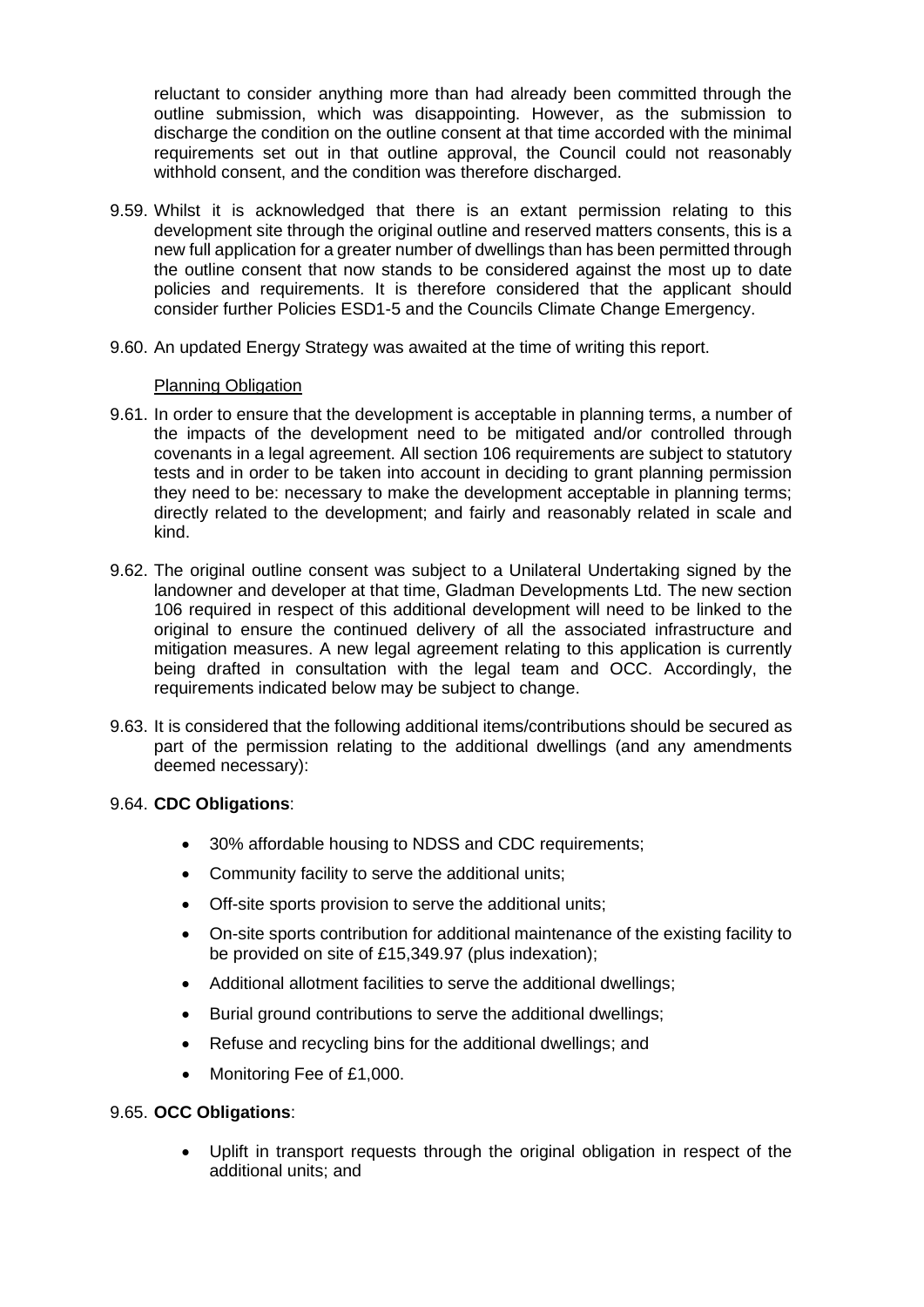- Additional education contribution of £375.000 for the expansion of BGN.
- Monitoring fee TBC

# 9.66. **Other Obligations**:

• OCCG - £19,872 to support the local primary care trust relating to the additional units.

# Environmental Impact Assessment

- 9.67. The original outline permission (15/01326/OUT) was accompanied by an Environmental Impact assessment. The development proposed therefore also falls under Schedule 2, Section 13(b) of the Regulations as it is a change to, extension of, the development described by Section 10(b) of Schedule 2 and that development is authorised and in the process of being executed.
- 9.68. For the development as changed or extended to be considered an EIA development it would be likely to have significant effects on the environment by virtue of factors such as its nature, size or location. In determining whether the proposals are likely to constitute EIA development, regards has to be had to the criteria set out in Schedule 3 of the Regulations 2017.
- 9.69. Having regard to the above, it was concluded that the additional dwellings proposed is unlikely to have significant environmental effects for the purposes of EIA Regulations and therefore that this amended proposal and new application did not constitute EIA development.
- 9.70. For the full assessment, see the letter to the applicant's agent dated 1December 2021 in the application documentation.

# **10. BALANCE AND CONCLUSION**

- 10.1. The NPPF states that the purpose of the planning system is to contribute to the achievement of sustainable development. Paragraph 8 requires that the three dimensions to sustainable development (economic, social and environmental) are not undertaken in isolation, but are sought jointly and simultaneously.
- 10.2. The delivery of housing is high on the Government's and District Council's agenda. Having regard to the above, this proposal which will secure additional housing provision, in particular having regard to the council's lack of a five-year housing land supply, and whilst not strictly in accordance with Policy Banbury 17 because of the increased number, is on balance considered acceptable.

# **11. RECOMMENDATION**

RECOMMENDATION – DELEGATE TO THE ASSISTANT DIRECTOR FOR PLANNING AND DEVELOPMENT TO **GRANT PERMISSION, SUBJECT TO THE CONDITIONS SET OUT BELOW** (AND ANY AMENDMENTS TO THOSE CONDITIONS AS DEEMED NECESSARY) **AND THE COMPLETION OF A PLANNING OBLIGATION UNDER SECTION 106** OF THE TOWN AND COUNTRY PLANNING ACT 1990, AS SUBSTITUTED BY THE PLANNING AND COMPENSATION ACT 1991, (AND ANY AMENDMENTS AS DEEMED NECESSARY):

FURTHER RECOMMENDATION: IF THE SECTION 106 AGREEMENT /UNDERTAKING IS NOT COMPLETED AND THE PERMISSION IS NOT ABLE TO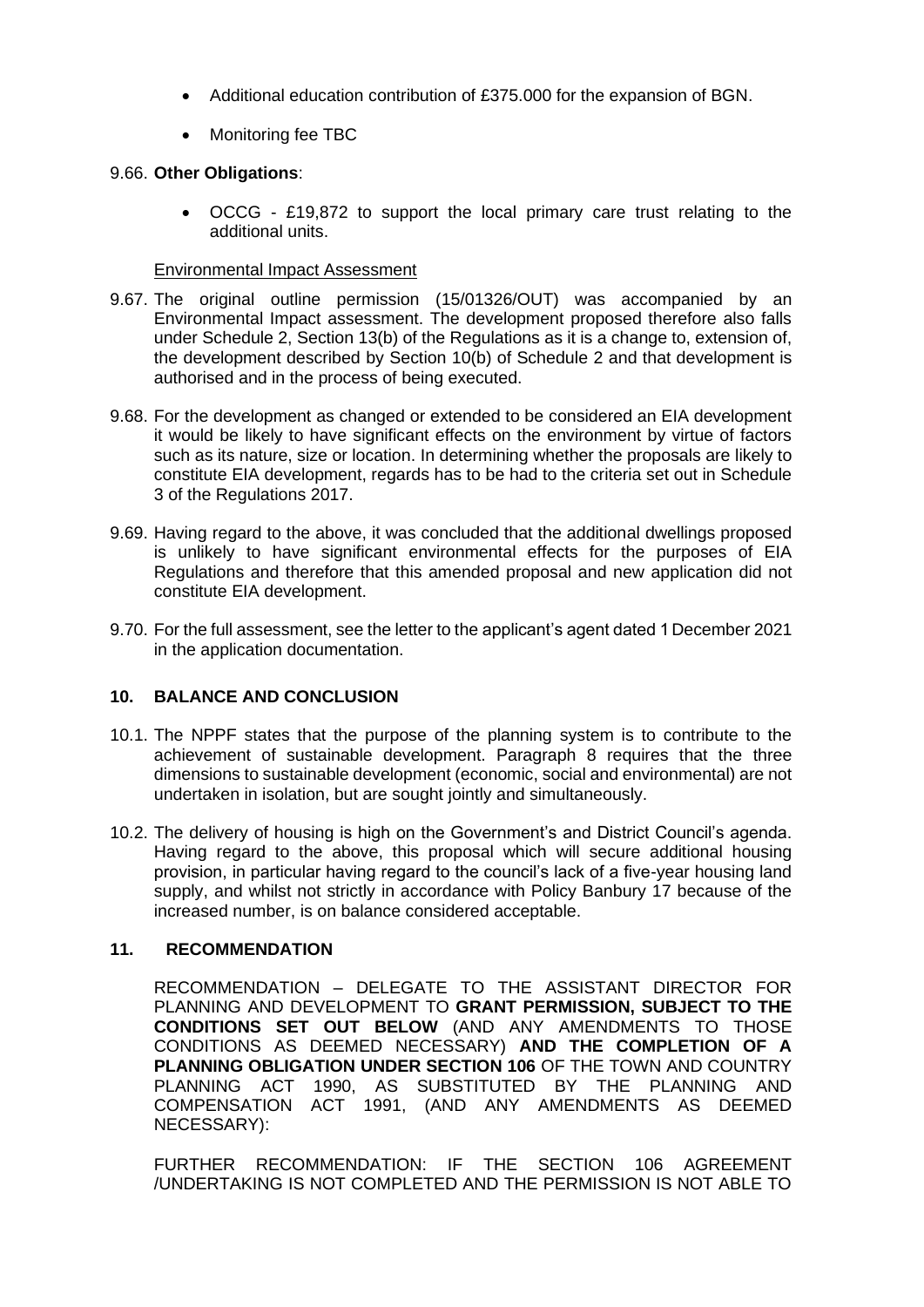BE ISSUED, AND, NO EXTENSION OF TIME HAS BEEN AGREED BETWEEN THE PARTIES, IT IS FURTHER RECOMMENDED THAT THE ASSISTANT DIRECTOR FOR PLANNING AND DEVELOPMENT IS GIVEN DELEGATED AUTHORITY TO REFUSE THE APPLICATION FOR THE FOLLOWING REASON:

1. In the absence of a satisfactory unilateral undertaking or any other form of Section 106 legal agreement the Local Planning Authority is not satisfied that the proposed development provides for appropriate infrastructure required as a result of the development and necessary to make the impacts of the development acceptable in planning terms, to the detriment of both existing and proposed residents and contrary to Policy INF 1 of the adopted Cherwell Local Plan 2011- 2031, Government guidance within the NFFF and CDC Planning Obligations SPD 2018.

## S106 HEADS OF TERMS

As set out in the table set out at Appendix 1.

## **CONDITIONS**

## **Time Limit**

1. The development to which this permission relates shall be begun not later than the expiration of three years beginning with the date of this permission.

Reason: To comply with the provisions of Section 91 of the Town and Country Planning Act 1990, as amended by Section 51 of the Planning and Compulsory Purchase Act 2004.

# **Compliance with Plans**

2. Except where otherwise stipulated by conditions attached to this permission, the development shall be carried out strictly in accordance with the following plans and documents: [*to be inserted once received and agreed*]

Reason: For the avoidance of doubt, to ensure that the development is carried out only as approved by the Local Planning Authority and comply with Government guidance contained within the National Planning Policy Framework.

3. Notwithstanding the landscaping proposals submitted, prior to the commencement of any development above slab level, a scheme for landscaping the site shall be submitted to and approved in writing by the local planning authority. The landscaping scheme shall include: (i) details of proposed tree and shrub planting including their species, number, sizes and positions, together with grass seeded/turfed areas and written specifications (including cultivation and other operations associated with plant and grass establishment, i.e depth of topsoil, mulch etc.(ii) details of the hard landscaping including hard surface areas, pavements, pedestrian areas and any steps etc. The approved scheme shall be implemented by the end of the first planting season following occupation of the development.

Reason: To ensure that a satisfactory landscape scheme is provided in the interest of well planned development and visual amenity and to accord with Policy ESD15 of the adopted Cherwell Local Plan 2011-2031 and saved Policy C28 of the adopted Cherwell Local Plan 1996 and Government guidance within the National Planning Policy Framework.

4. Prior to the commencement of any development above slab level, a material plan shall be submitted to and approved in writing by the Local Planning Authority.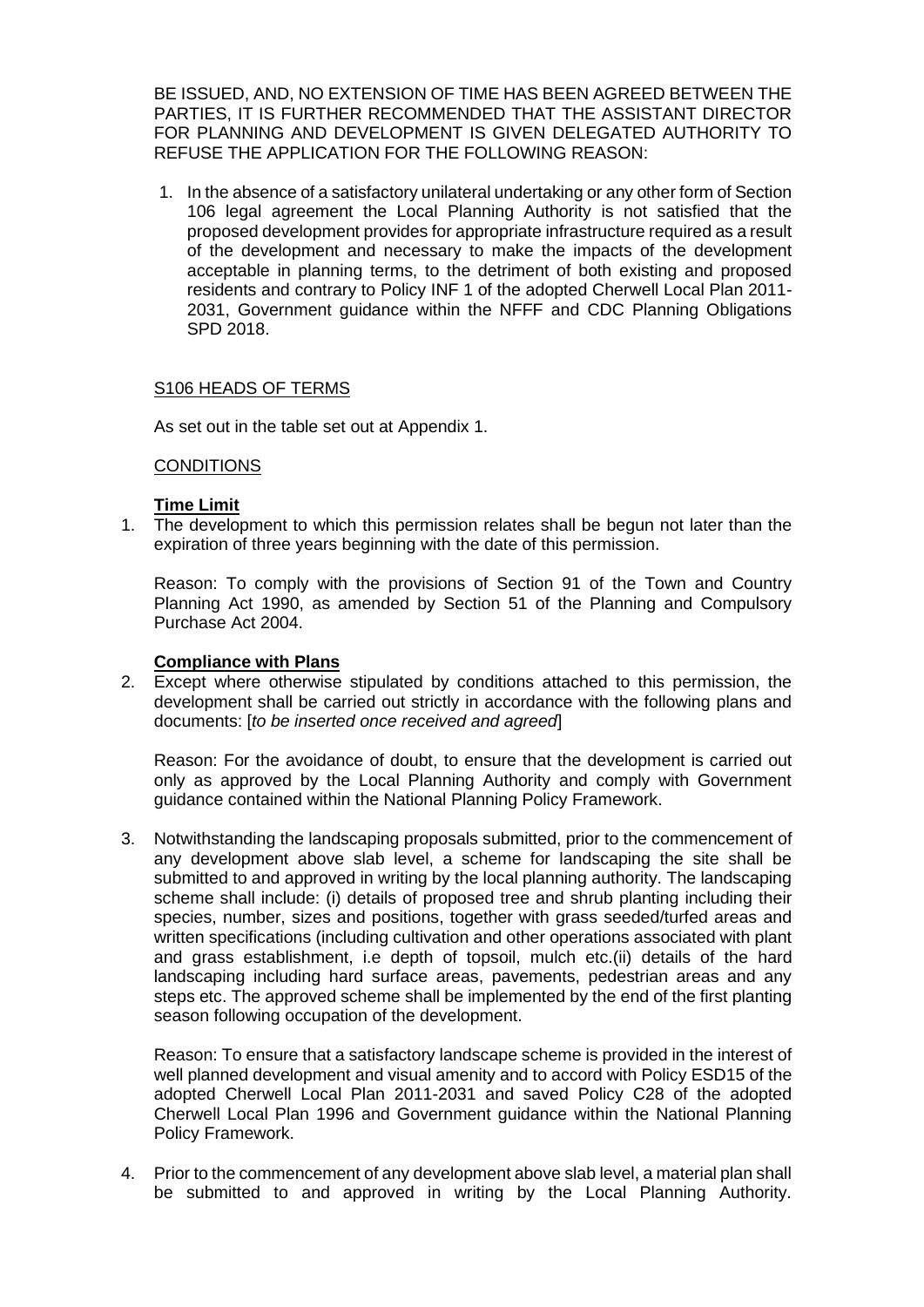Notwithstanding the materials plan submitted, all materials of construction relating to (i) all access roads, driveways, parking courts, parking areas and footpaths (ii) all dwellings, garages and other buildings and structures (iii) shall be in accordance with the use of materials already agreed under 18/00895/REM, unless otherwise agreed in writing. The development shall be carried out in accordance with the approved materials plan.

Reason: In the interests of the visual appearance of the development and to comply with Policy ESD15 of the adopted Cherwell Local Plan 2011-2031. The Council's adopted Residential Design Guide SPD 2018 and Government guidance within the National Planning Policy Framework.

5. If alternative materials to those in condition 4 above are proposed, prior to the commencement of any dwelling or garage above slab level, samples of any alternative roofing materials and sample panels (minimum size 1m2) of the alternative bricks/natural ironstone shall be constructed on site to be inspected and approved in writing by the Local Planning Authority. Thereafter, the external walls of the relevant dwellings, garages and boundary walls shall be constructed in accordance with the approved sample panels. The sample panels shall be retained on site for the duration of the construction of the development.

Reason: In the interests of the visual appearance of the development and to comply with Policy ESD15 of the adopted Cherwell Local Plan 2011-2031, the Council's adopted Residential Design Guide SPD 2018 and Government guidance within the National Planning Policy Framework.

6. No dwellings shall be constructed above slab level until details of a site-wide biodiversity enhancement strategy has been submitted to and approved in writing by the Local Planning Authority. Such details shall include the provision of habitat boxes/bricks for bats, swifts and other birds; the provision of hedgehog passages; the provision of boundary treatments to facilitate the movement of wildlife; and a timetable for the enhancements to take place. The development shall be carried out in accordance with the approved details and timetable and thereafter maintained n accordance with this condition.

Reason: To enhance biodiversity in accordance with Policy ESD10 of the adopted Cherwell Local Plan 2011-2031 and Government guidance within the National Planning Policy Framework.

7. Prior to commencing any works in respect of landscaping, final details, locations, specifications and construction methods for all purpose-built tree pits and above ground features, to include the installation of below ground, load bearing cell structured root trenches, rot barriers, irrigation systems and a stated volume of suitable growing medium to promote the healthy development of the proposed trees, shall be submitted to and approved in writing by the Local Planning Authority. Thereafter the development shall be carried out in accordance with the approved details and specifications.

Reason: In the interests of the visual amenities of the development, the long-term survival of the trees, to ensure the creation of a pleasant environment, and to comply with Policy ESD15 of the adopted Cherwell Local Plan 2011-2031 and Government guidance within the National Planning Policy Framework.

8. Prior to the first occupation of any dwelling on the site, a Travel Plan. Prepared in accordance with the Department of Transport's Best Practice Guidance Note 'Using the Planning Process to Secure Travel Plans' and its subsequent amendments. shall be submitted to and approved in writing by the Local Planning Authority. The approved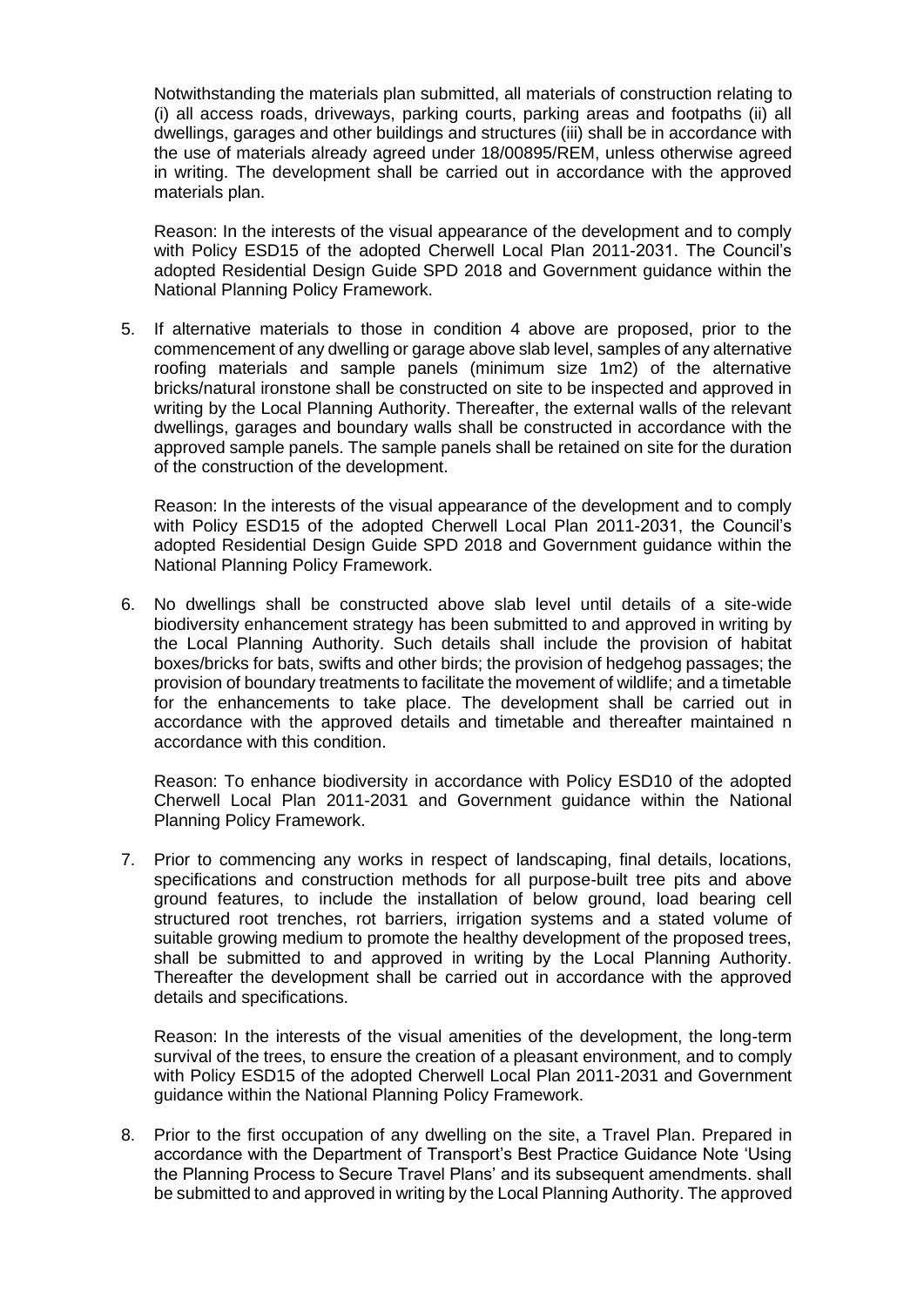Travel Plan shall thereafter be implemented and operated in accordance with the approved details.

Reason: In the interests of sustainability and to accord with Government guidance within the National Planning Policy Framework.

9. No development shall be occupied until confirmation has been provided that either:- (i) Foul Water Capacity exists off-site to serve the development; or, (ii) A Development and Infrastructure Phasing Plan has been agreed with the Local Planning Authority in consultation with Thames Water. Where a development and infrastructure phasing plan is agreed, no occupation shall take place other than in accordance with the agreed development and infrastructure phasing plan; or, (iii) All Foul water network upgrades required to accommodate the additional flows from the development have been completed.

Reason: Network reinforcement works may be required to accommodate the proposed development. Any reinforcement works identified will be necessary in order to avoid sewage flooding and/or potential pollution incidents.

10. No development shall be occupied until confirmation has been provided that either:- (i) all water network upgrades required to accommodate the additional flows to serve the development have been completed; or, (ii) a development and infrastructure phasing plan has been agreed with Thames Water to allow development to be occupied. Where a development and infrastructure phasing plan is agreed, no occupation shall take place other than in accordance with the agreed development and infrastructure phasing plan.

Reason: The development may lead to no/low water pressure and network reinforcement works are anticipated to be necessary to ensure that sufficient capacity is made available to accommodate additional demand anticipated from the new development.

11. The drainage strategy for the site shall be carried out in accordance with the drainage report dated 25.03,2022 and drawing number 957-00-001 Rev A.

Reason: To ensure the development is served by sustainable arrangements for the disposal of surface water, to comply with Policy ESD6 of the Cherwell Local Plan 2011-2031 and Government guidance within the National Planning Policy Framework.

12. Prior to the commencement of any development hereby approved, an Energy Statement shall be submitted to and approved in writing by the Local Planning Authority, demonstrating how each dwelling hereby approved, will achieve a 19% reduction in carbon emissions above 2013 Building regulations and a water efficiency of not more than 110 litres/person/day. The development shall thereafter be carried out in accordance with the approved energy strategy.

Reason: In the interests of creating sustainable new development in accordance with the requirements of Policies ESD1, ESD2, ESD£, ESD4 and ESD5 of the adopted Cherwell Local Plan 2011-2031 and Government guidance within the National Planning Policy Framework.

13. That prior to the occupation of any dwelling, it shall be provided with an electric vehicle charging point.

Reason: in the interests of sustainability and reducing carbon footprints and to accord with Policy Esd3 of the adopted Cherwell Local Plan 2011-32031 and Government guidance within the National Planning Policy Framework.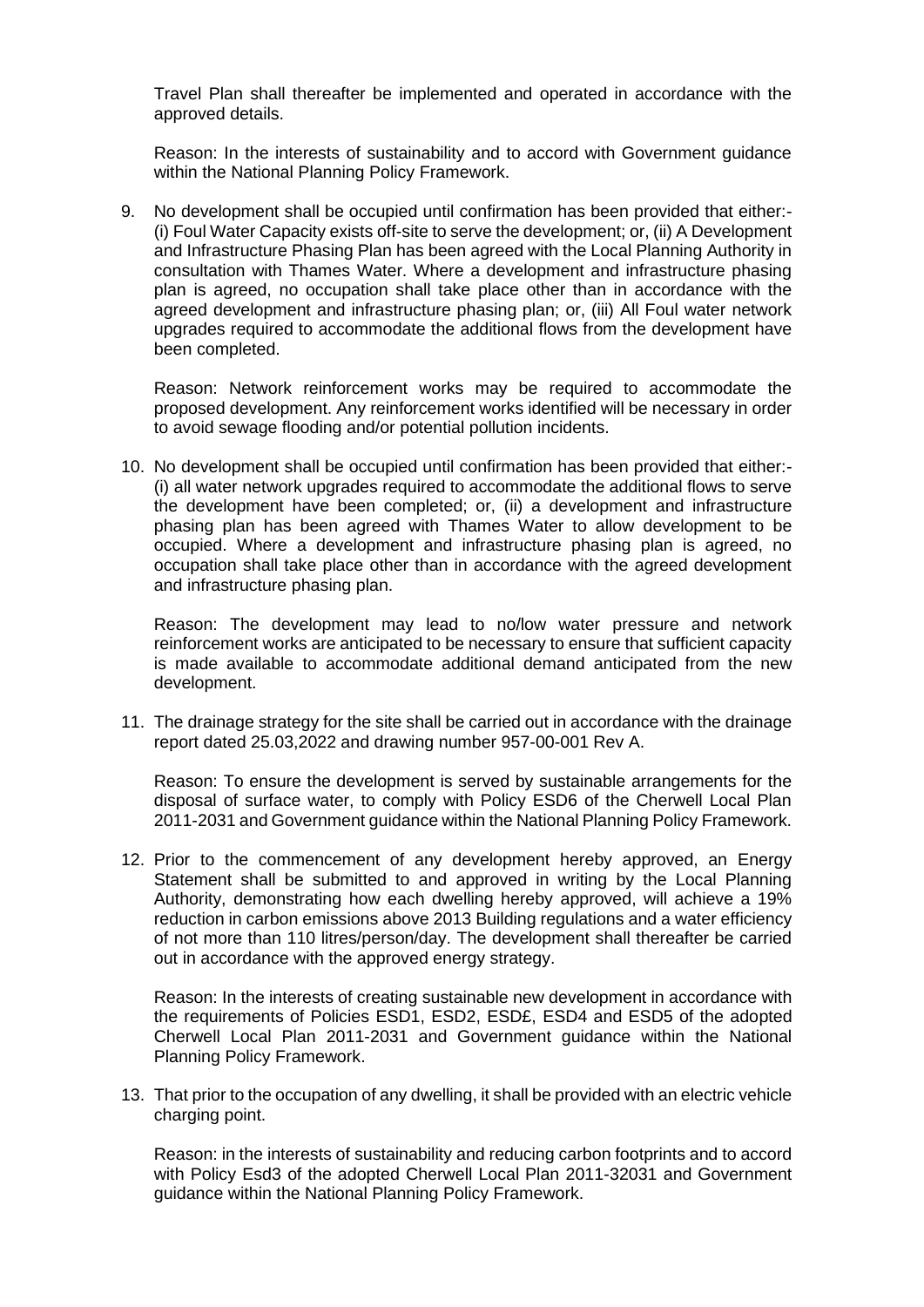14. Notwithstanding the information shown on the approved plans, all casement windows to be installed on the dwellings and garages within the development shall be side hung, balanced casements of equal proportions unless alternative details are first submitted to and approved in writing by the Local Planning Authority.

Reason: To ensure the satisfactory appearance of the completed development and to comply with Policy ESD 15 of the adopted Cherwell Local Plan 2011-2031, saved Policy C28 of the adopted Cherwell Local Plan 1996, the Council's adopted Residential Design Guide SPD 2018 and Government guidance within the National Planning Policy Framework.

15. All windows and doors to be installed within the development shall be recessed a minimum of 75mm within the window and door surrounds, unless alternative details are first submitted to and approved in writing by the Local Planning Authority.

Reason: To ensure the satisfactory appearance of the completed development and to comply with Policy ESD15 of the adopted Cherwell local Plan 2011-2031, the Council's adopted Residential Design Guide SPD 2018 and Government guidance within the National Planning Policy Framework.

16. All dwellings and garages shall be constructed using simple mortared edges to roof edges and no overhang, and clipped eaves and gutters fitted tight to the walls or brackets or sprockets, unless alternative details are first submitted to and approved in writing by the Local Planning Authority.

Reason: To ensure the satisfactory appearance of the completed development and to comply with Policy ESD15 of the adopted Cherwell Local Plan 2011-2031, the Council's adopted Residential Design Guide SPD 2018 and Government guidance within the National Planning Policy Framework.

17. Notwithstanding the provisions of Class A of Part 2, Schedule 2 of the Town and Country Planning (General Permitted Development) (England) Order 2015 and its subsequent amendments, no gate, wall, fence or other means of enclosure shall be erected or constructed or placed between any dwelling and the highway or within the curtilages of dwellings if forward of a principal elevation without the prior express consent of the Local Planning Authority.

Reason: To retain the character and appearance of the development and in the interests of highway safety, to comply with Policy ESD15 of the adopted Cherwell Local Plan 2011-2031 and Government guidance within the National Planning policy Framework.

18. Notwithstanding the provisions of Part 1, Schedule 2 of the Town and Country Planning (General Permitted Development) (England) Order 2015 and its subsequent amendments the garages, car ports and drive-throughs serving parking areas shown on the approved plans shall be retained and maintained for the parking and manoeuvring of vehicles and storage of cycles at all times and shall not be converted to provide additional living accommodation without the express planning permission of the Local Planning Authority.

Reason: To ensure that satisfactory provision is made for parking and access, and the parking of safe undercover storage of cycles clear of the highway, in accordance with Government guidance within the National Planning Policy Framework.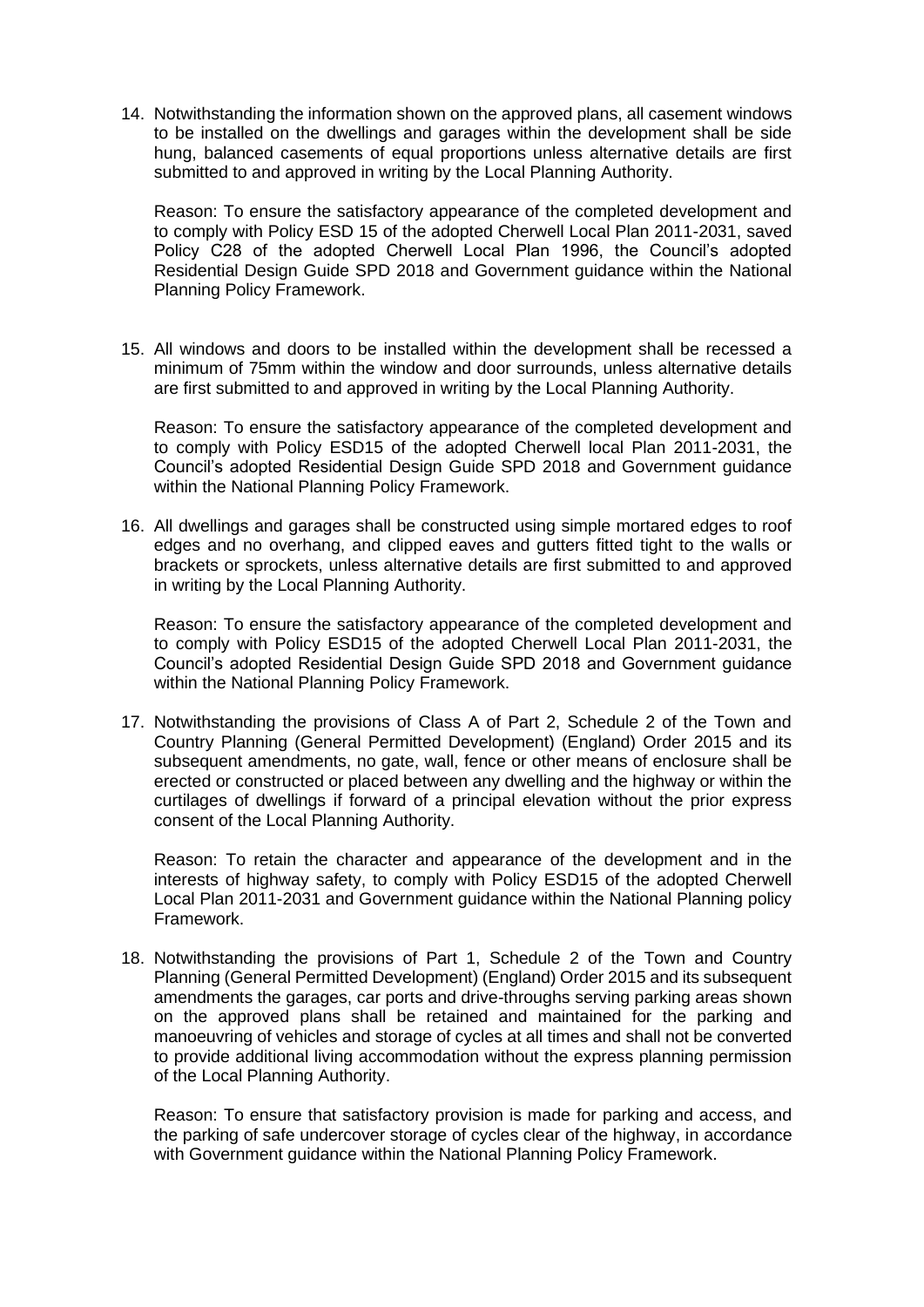# **APPENDIX 1- Heads of Terms for Section 106 Agreement/undertaking**

| <b>Planning obligation</b>                                                   |                                                                                                                                         |                                | <b>Regulation 122 Assessment</b>                                                                                                                                                                                                                                                                                                                                                                                                                             |
|------------------------------------------------------------------------------|-----------------------------------------------------------------------------------------------------------------------------------------|--------------------------------|--------------------------------------------------------------------------------------------------------------------------------------------------------------------------------------------------------------------------------------------------------------------------------------------------------------------------------------------------------------------------------------------------------------------------------------------------------------|
| <b>Detail</b>                                                                | <b>Amounts (all to be</b><br>Index linked)                                                                                              | <b>Trigger points</b>          |                                                                                                                                                                                                                                                                                                                                                                                                                                                              |
| Provision of and commuted sum for burial<br>ground provision                 | Commuted sum as<br>set out in the<br>Developer<br><b>Contribution SPD</b>                                                               | To be delegated<br>to officers | <b>Necessary:</b> To meet the demands generated from the<br>proposal and to ensure long term maintenance in<br>accordance with Policy BSC10 and BSC11 of the CLP<br>2015 and advice in the Developer Contributions SPD<br>(2018).<br><b>Directly related:</b> For the use of future occupiers of the<br>development.<br>Fairly and reasonably related in scale and kind: In<br>accordance with the policy and guidance provisions<br>adopted by the Council. |
| Provision of additional allotment provision to<br>serve the additional units | Provision on site.<br>Commuted sum as<br>set out in the<br>Developer<br><b>Contribution SPD</b><br>(as updated by<br>annual tendering). | To be delegated<br>to officers | <b>Necessary:</b> To meet the demands generated from<br>the proposal and to ensure long term maintenance in<br>accordance with Policy BSC10 and BSC11 of the CLP<br>2015 and advice in the Developer Contributions SPD<br>(2018)<br><b>Directly related:</b> For the use of future occupiers of the<br>development                                                                                                                                           |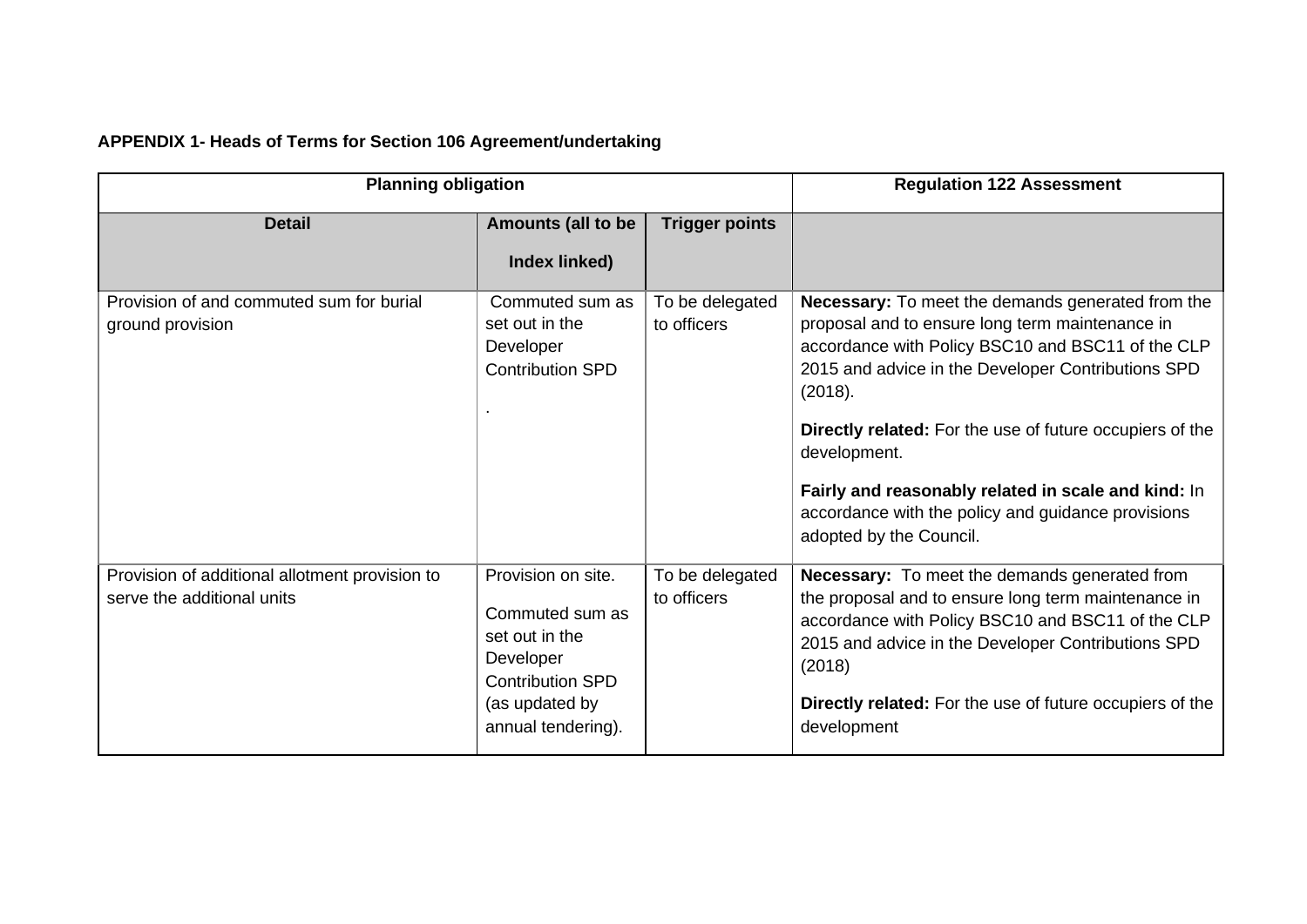|                                                                                                                                                                                                                                                                                                                                                                                                                                                                          | Details of ongoing<br>management<br>company if no<br>commuted sum                                                                  |                                | Fairly and reasonably related in scale and kind: In<br>accordance with the policy and guidance provisions<br>adopted by the Council                                                                                                                                                                                                                                                                                                                                                                                                                                                                                          |
|--------------------------------------------------------------------------------------------------------------------------------------------------------------------------------------------------------------------------------------------------------------------------------------------------------------------------------------------------------------------------------------------------------------------------------------------------------------------------|------------------------------------------------------------------------------------------------------------------------------------|--------------------------------|------------------------------------------------------------------------------------------------------------------------------------------------------------------------------------------------------------------------------------------------------------------------------------------------------------------------------------------------------------------------------------------------------------------------------------------------------------------------------------------------------------------------------------------------------------------------------------------------------------------------------|
| Off-site outdoor sports facilities capital<br>provision - to serve the additional units<br>On-site sports provision contribution for<br>additional maintenance towards the existing<br>facility to be provided on site of £15,349.97<br>(plus indexation)<br>Off-site indoor sports facilities - Towards<br>Indoor Tennis Centre and/or improvements of<br>leisure centre provision in the locality<br>Community hall facilities - in respect of the<br>additional units | <b>TBC</b><br>TBC based on the<br>additional units<br>TBC based on the<br>additional units.<br>Final calculation to<br>be based on | To be delegated<br>to officers | Necessary: The proposed development will lead to an<br>increase in demand and pressure on existing services<br>and facilities in the locality as a direct result of<br>population growth associated with the development in<br>accordance with Policy BSC12, INF1 and advice in the<br><b>Developer Contribution SPD</b><br>Directly related: The future occupiers will place<br>additional demand on existing facilities.<br>Fairly and reasonably related in scale and kind:<br>Calculations will be based on the Developer<br>Contributions SPD calculation based on the final mix<br>of housing and number of occupants. |
|                                                                                                                                                                                                                                                                                                                                                                                                                                                                          | calculation outlined<br>in the Developer<br><b>Contribution SPD</b>                                                                |                                |                                                                                                                                                                                                                                                                                                                                                                                                                                                                                                                                                                                                                              |
| Contributions to bins                                                                                                                                                                                                                                                                                                                                                                                                                                                    | £106 per dwelling                                                                                                                  | To be delegated<br>to officers | Necessary: The dwellings will required adequate<br>waste receptacles for future occupants and in<br>accordance with the advice in the Developer<br><b>Contribution SPD</b>                                                                                                                                                                                                                                                                                                                                                                                                                                                   |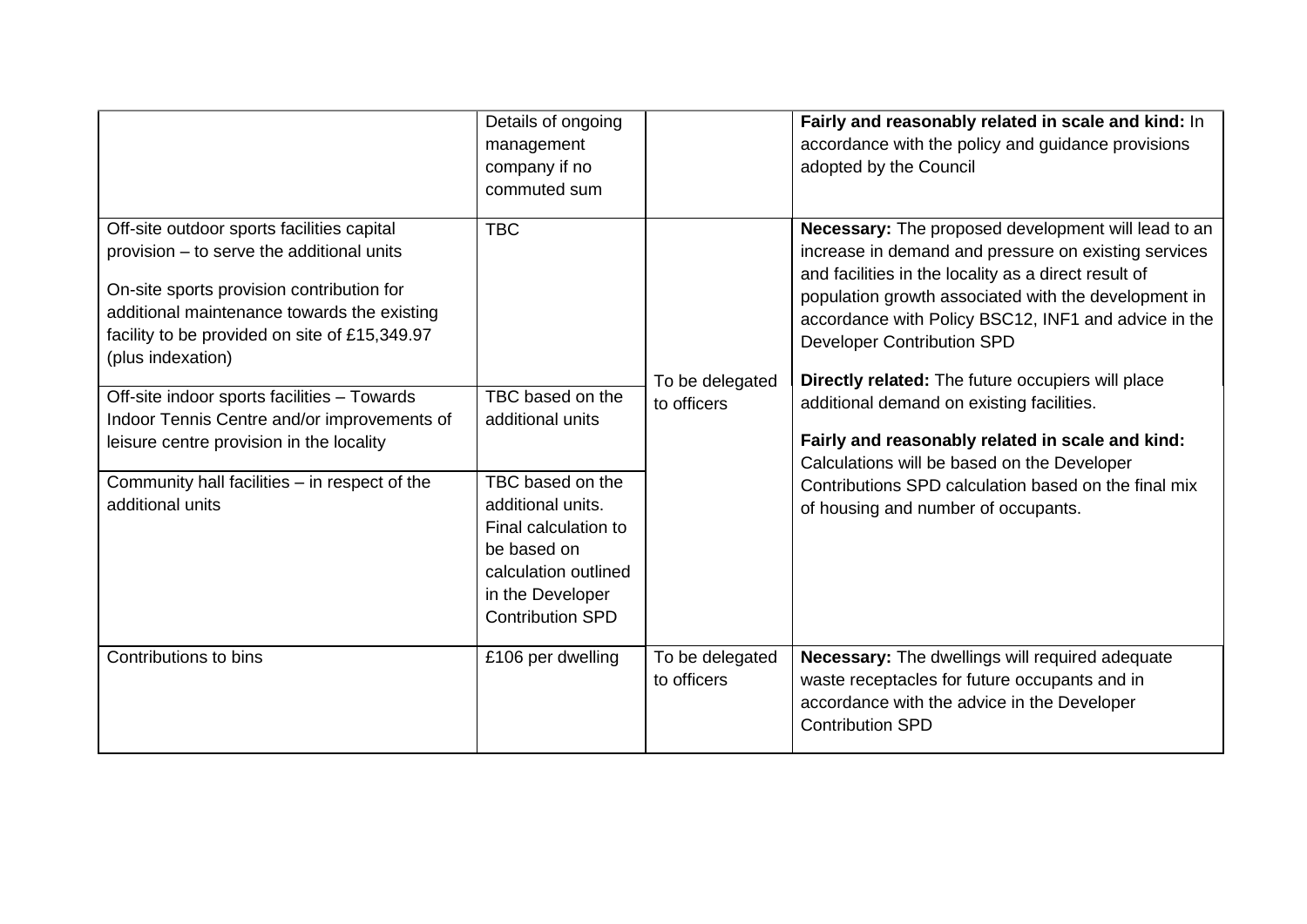|                                                                                                                                                                             |                                                                                                                                                                                                |                                | <b>Directly related:</b> The need for these comes from the<br>increase in the number of dwellings<br>Fairly and reasonably related in scale and kind:<br>Costs in accordance with the advice in the Developer<br><b>Contribution SPD</b>                                                                                                                                                                                |
|-----------------------------------------------------------------------------------------------------------------------------------------------------------------------------|------------------------------------------------------------------------------------------------------------------------------------------------------------------------------------------------|--------------------------------|-------------------------------------------------------------------------------------------------------------------------------------------------------------------------------------------------------------------------------------------------------------------------------------------------------------------------------------------------------------------------------------------------------------------------|
| Affordable housing provision on site                                                                                                                                        | At least 30% of<br>total number.<br>Housing $mix - To$<br>be delegated to<br>officers.<br>To be in<br>accordance with<br>the standards<br>outlined in<br>Developer<br><b>Contributions SPD</b> | To be delegated<br>to officers | Necessary: As would provide housing for those who<br>are not able to rent or buy on the open market<br>pursuant Policy BSC3 of the Cherwell Local Plan<br>Directly related: The affordable housing would be<br>provided on-site in conjunction with open market<br>housing<br>Fairly and reasonably related in scale and kind:<br>Based on the Cherwell Local Plan requirement for<br>percentage of affordable housing. |
| Monitoring<br>Fee<br>Contribution<br>towards<br>the<br>Council's (both district and County Council)<br>costs of monitoring compliance with the<br>agreement or undertaking. | CDC - £1,000<br>OCC - To be<br>confirmed                                                                                                                                                       | To be delegated<br>to officers | Necessary: In order to ensure the planning<br>obligations are complied with.<br>Directly related: As only costs arising in connection<br>with the monitoring of the development and these<br>planning obligations are covered.                                                                                                                                                                                          |